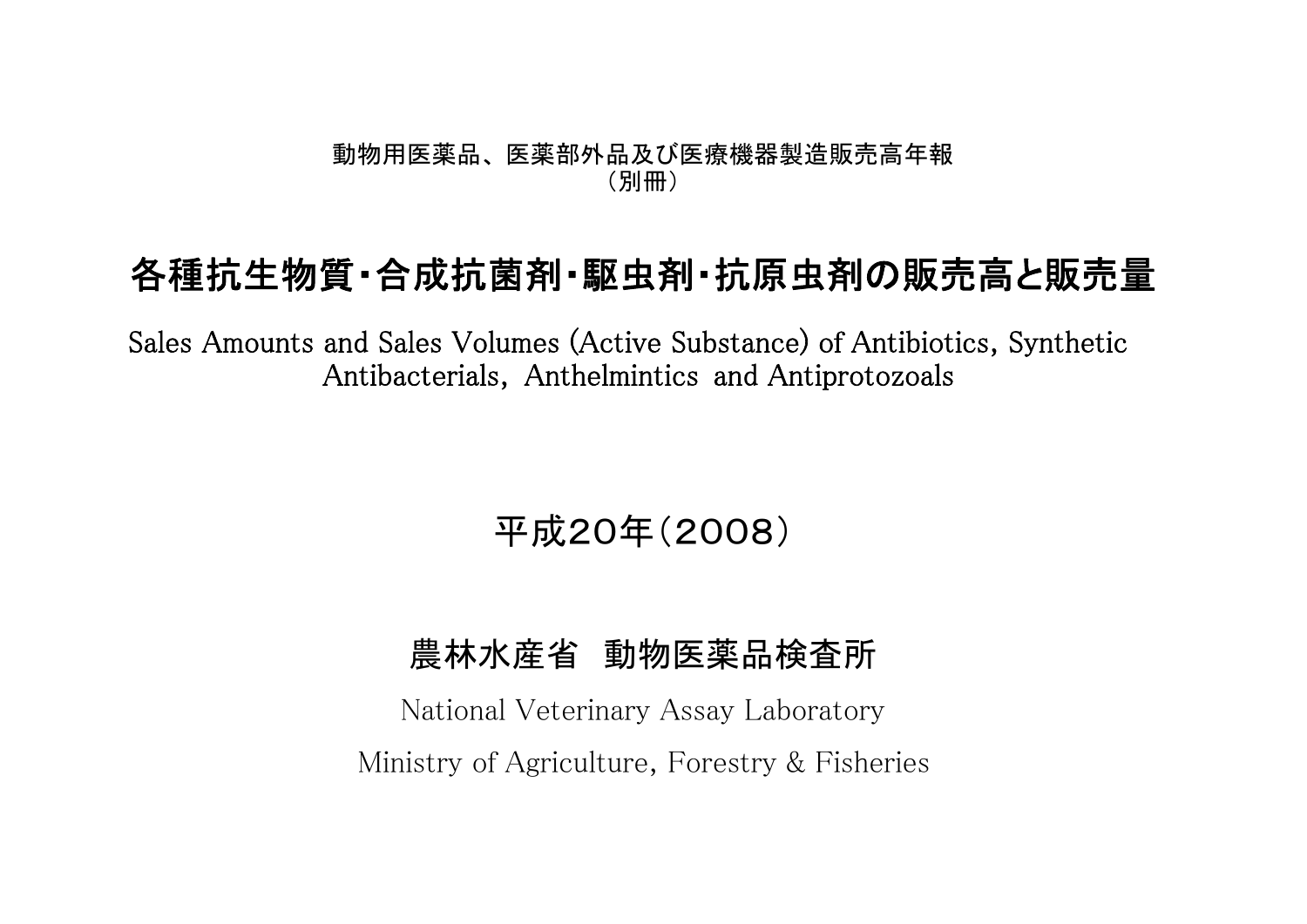## 各種抗生物質・合成抗菌剤・駆虫剤・抗原虫剤の販売高と販売量

Sales Amounts and Sales Volumes (Active Substance) of Antibiotics, Synthetic Antibacterials, Anthelmintics and Antiprotozoals

| H <sub>20</sub>     |                              |                        |                                |                                 |                                    |                                                                   |                       |                     |            |          |                | 対象動物別推定割合 (%)<br>Estimated Percentages of Sales for Each Animals Species |                                    |                                   |                                   |                           |               |
|---------------------|------------------------------|------------------------|--------------------------------|---------------------------------|------------------------------------|-------------------------------------------------------------------|-----------------------|---------------------|------------|----------|----------------|--------------------------------------------------------------------------|------------------------------------|-----------------------------------|-----------------------------------|---------------------------|---------------|
|                     | 系統名<br>Class                 | 区分<br>Active substance |                                | 投与経路<br>Route of administration | (千円)<br>Sales amount<br>$(*1,000)$ | 販売高金額 原末換算量<br>(Kg)<br>Amount of pure<br>active substance<br>(Kg) | 肉用牛<br>Beef<br>Cattle | 乳用牛<br>Dairy<br>Cow | 馬<br>Horse | 豚<br>Pig | 肉用鶏<br>Broiler | 採卵鶏<br>Layer                                                             | 犬・猫<br>$\mathsf{Dog}/\mathsf{Cat}$ | 水産用<br>(淡水)<br>Fish<br>Freshwater | 水産用<br>(海水)<br>Fish<br>(Seawater) | 観賞魚<br>Ornamental<br>Fish | その他<br>Others |
| 抗生物質<br>Antibiotics | アミノグリコシド系<br>Aminoglycosides | 塩酸スペクチノマイシン            | Spectinomycin HCI              | 経口 Oral                         | $\mathbf 0$                        | $\mathbf 0$                                                       |                       |                     |            |          |                |                                                                          |                                    |                                   |                                   |                           |               |
|                     |                              |                        |                                | 成分·計 Total                      | $\mathbf{0}$                       | $\mathbf 0$                                                       |                       |                     |            |          |                |                                                                          |                                    |                                   |                                   |                           |               |
|                     |                              | 硫酸カナマイシン               | Kanamycin sulfate              | 経口 Oral                         | 44,635                             | 4,453.2                                                           |                       |                     |            | 50       | 20             | 30                                                                       |                                    |                                   |                                   |                           |               |
|                     |                              |                        |                                | 注射 Injection                    | 341,940                            | 4,714.2                                                           | 18.4                  | 34.3                |            | 39.1     | 5.4            | 2.7                                                                      |                                    |                                   |                                   |                           |               |
|                     |                              |                        |                                | 注入·挿入 Infusion                  | 90,703                             | 130.0                                                             |                       | 100                 |            |          |                |                                                                          |                                    |                                   |                                   |                           |               |
|                     |                              |                        |                                | その他 Others                      | 27,391                             | 210.4                                                             |                       |                     |            | 100      |                |                                                                          |                                    |                                   |                                   |                           |               |
|                     |                              |                        |                                | 成分·計 Total                      | 504,669                            | 9,507.8                                                           |                       |                     |            |          |                |                                                                          |                                    |                                   |                                   |                           |               |
|                     |                              | 硫酸ゲンタマイシン              | Gentamicin sulfate             | 経口 Oral                         | 829                                | 15.9                                                              | 50                    |                     |            | 50       |                |                                                                          |                                    |                                   |                                   |                           |               |
|                     |                              |                        |                                | 注射 Injection                    | 14,586                             | 3.5                                                               |                       |                     |            |          |                |                                                                          | 100                                |                                   |                                   |                           |               |
|                     |                              |                        |                                | その他 Others                      | 79,748                             | 6.1                                                               |                       |                     |            |          |                |                                                                          | 100                                |                                   |                                   |                           |               |
|                     |                              |                        |                                | 成分·計 Total                      | 95,163                             | 25.4                                                              |                       |                     |            |          |                |                                                                          |                                    |                                   |                                   |                           |               |
|                     |                              | 硫酸ジヒドロストレプトマイシン        | Dihydrostreptomycin<br>sulfate | 注射 Injection                    | 138,235                            | 3,628.8                                                           | 4.8                   | 25.1                |            | 2.4      |                |                                                                          | 67.7                               |                                   |                                   |                           |               |
|                     |                              |                        |                                | 注入·挿入 Infusion                  | 226,938                            | 1,008.7                                                           | 0.9                   | 98.2                | 0.2        | 0.8      |                |                                                                          |                                    |                                   |                                   |                           |               |
|                     |                              |                        |                                | 成分·計 Total                      | 365,173                            | 4,637.5                                                           |                       |                     |            |          |                |                                                                          |                                    |                                   |                                   |                           |               |
|                     |                              | 硫酸ストレプトマイシン            | Streptomycin sulfate           | 経口 Oral                         | 224,686                            | 31,503.0                                                          | 0.3                   | 0.3                 |            | 71.1     | 18.4           | 9.9                                                                      |                                    |                                   |                                   |                           |               |
|                     |                              |                        |                                | 注射 Injection                    | 16,027                             | 460.8                                                             | 19.7                  | 19.7                | 19.7       | 19.7     | 1.5            |                                                                          | 19.5                               |                                   |                                   |                           |               |
|                     |                              |                        |                                | 注入·挿入 Infusion                  | $\Omega$                           | $\mathbf 0$                                                       |                       |                     |            |          |                |                                                                          |                                    |                                   |                                   |                           |               |
|                     |                              |                        |                                | 成分·計 Total                      | 240,713                            | 31,963.8                                                          |                       |                     |            |          |                |                                                                          |                                    |                                   |                                   |                           |               |
|                     |                              | 硫酸フラジオマイシン             | Fradiomycin sulfate            | 経口 Oral                         | 21,820                             | 557.0                                                             | 6.2                   | 9.4                 |            | 84.1     | 0.3            |                                                                          |                                    |                                   |                                   |                           |               |
|                     |                              |                        |                                | 注射 Injection                    | 1,355                              | 3.0                                                               |                       | 100                 |            |          |                |                                                                          |                                    |                                   |                                   |                           |               |
|                     |                              |                        |                                | 注入·挿入 Infusion                  | 19,170                             | 60.3                                                              |                       | 100                 |            |          |                |                                                                          |                                    |                                   |                                   |                           |               |
|                     |                              |                        |                                | 経皮 Cutaneous                    | 42,215                             | 1.9                                                               |                       |                     |            |          |                |                                                                          | 100                                |                                   |                                   |                           |               |
|                     |                              |                        |                                | 成分·計 Total                      | 84,560                             | 622.1                                                             |                       |                     |            |          |                |                                                                          |                                    |                                   |                                   |                           |               |
|                     |                              | 硫酸アプラマイシン              | Apramycin sulfate              | 経口 Oral                         | $\mathbf 0$                        | $\mathbf 0$                                                       |                       |                     |            |          |                |                                                                          |                                    |                                   |                                   |                           |               |
|                     |                              |                        |                                | 成分·計 Total                      | $\mathbf{0}$                       | $\mathbf 0$                                                       |                       |                     |            |          |                |                                                                          |                                    |                                   |                                   |                           |               |
|                     |                              |                        | 系統名·計 Class Total              |                                 | 1,290,278                          | 46,757                                                            |                       |                     |            |          |                |                                                                          |                                    |                                   |                                   |                           |               |
|                     | セフェム系<br>Cephalosporins      | セファゾリン                 | Cefazolin                      | 注入·挿入 Infusion                  | 486,710                            | 726.1                                                             |                       | 100                 |            |          |                |                                                                          |                                    |                                   |                                   |                           |               |
|                     |                              |                        |                                | 成分·計 Total                      | 486,710                            | 726.1                                                             |                       |                     |            |          |                |                                                                          |                                    |                                   |                                   |                           |               |
|                     |                              | セファゾリンナトリウム            | Cefazolin sodium               | 注射 Injection                    | 157,147                            | 883.0                                                             | 12.4                  | 87.6                |            |          |                |                                                                          |                                    |                                   |                                   |                           |               |
|                     |                              |                        |                                | 成分·計 Total                      | 157,147                            | 883.0                                                             |                       |                     |            |          |                |                                                                          |                                    |                                   |                                   |                           |               |
|                     |                              | セファゾリンナトリウム水和物         | Cefazolin sodium<br>hydrate    | 注射 Injection                    | 16,417                             | 123.0                                                             |                       | 100                 |            |          |                |                                                                          |                                    |                                   |                                   |                           |               |
|                     |                              |                        |                                | 成分·計 Total                      | 16,417                             | 123.0                                                             |                       |                     |            |          |                |                                                                          |                                    |                                   |                                   |                           |               |
|                     |                              | セファピリンナトリウム            | Cefapirin sodium               | 注入·挿入 Infusion                  | 64,610                             | 62.0                                                              |                       | 100                 |            |          |                |                                                                          |                                    |                                   |                                   |                           |               |
|                     |                              |                        |                                | 成分·計 Total                      | 64,610                             | 62.0                                                              |                       |                     |            |          |                |                                                                          |                                    |                                   |                                   |                           |               |
|                     |                              | セファピリンベンザチン            | Cephapirin benzathine          | 注入·挿入 Infusion                  | 23,689                             | 27.9                                                              |                       | 100                 |            |          |                |                                                                          |                                    |                                   |                                   |                           |               |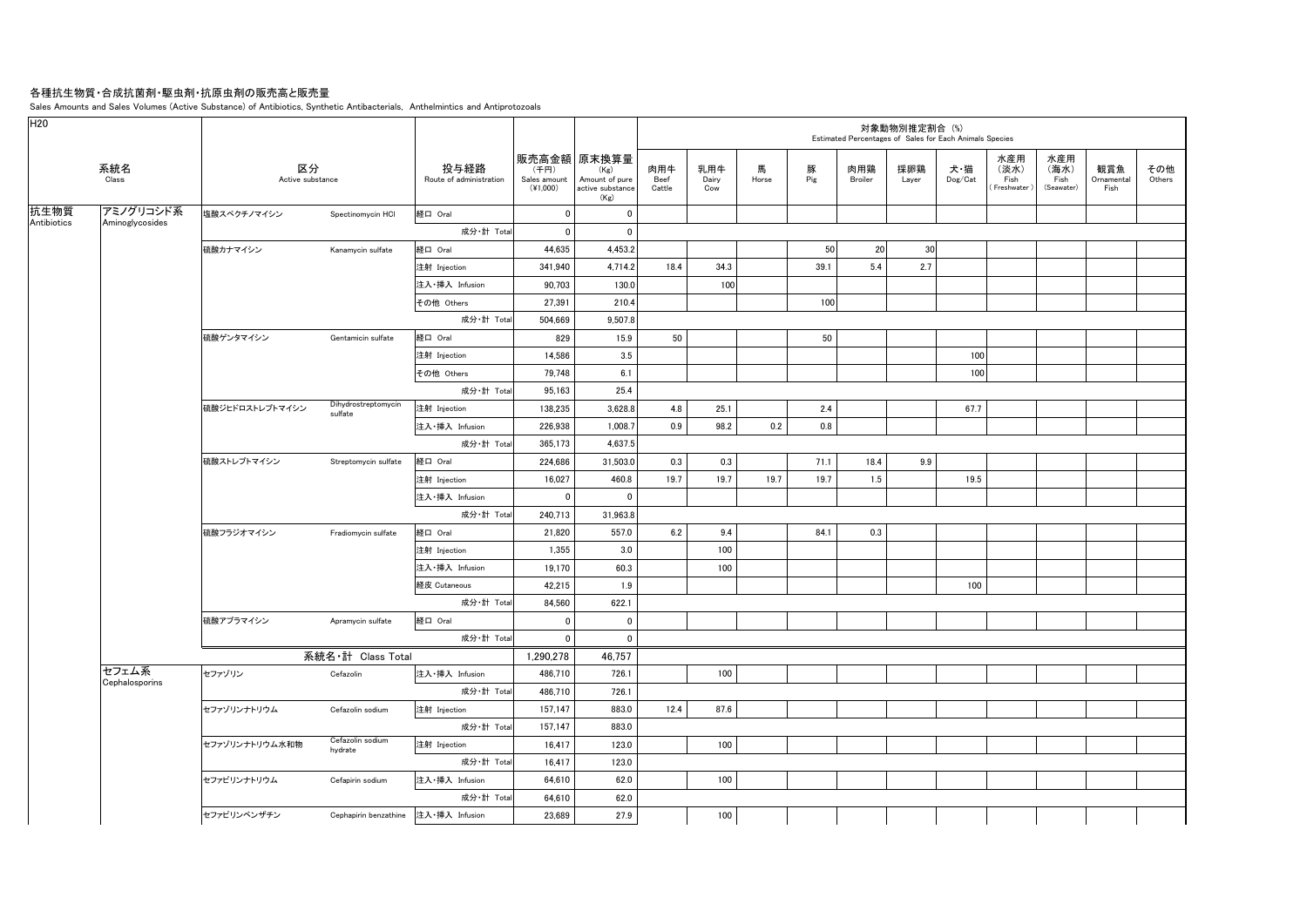|                            |                                                     |                       |                                 |                                    |                                                                   |                       |                     |            |          | Estimated Percentages of Sales for Each Animals Species | 対象動物別推定割合 (%) |                |                                    |                                   |                           |               |
|----------------------------|-----------------------------------------------------|-----------------------|---------------------------------|------------------------------------|-------------------------------------------------------------------|-----------------------|---------------------|------------|----------|---------------------------------------------------------|---------------|----------------|------------------------------------|-----------------------------------|---------------------------|---------------|
| 系統名<br>Class               | 区分<br>Active substance                              |                       | 投与経路<br>Route of administration | (千円)<br>Sales amount<br>$(*1,000)$ | 販売高金額 原末換算量<br>(Kg)<br>Amount of pure<br>active substance<br>(Kg) | 肉用牛<br>Beef<br>Cattle | 乳用牛<br>Dairy<br>Cow | 馬<br>Horse | 豚<br>Pig | 肉用鶏<br>Broiler                                          | 採卵鶏<br>Layer  | 犬・猫<br>Dog/Cat | 水産用<br>(淡水)<br>Fish<br>Freshwater) | 水産用<br>(海水)<br>Fish<br>(Seawater) | 観賞魚<br>Ornamental<br>Fish | その他<br>Others |
|                            |                                                     |                       | 成分·計 Total                      | 23,689                             | 27.9                                                              |                       |                     |            |          |                                                         |               |                |                                    |                                   |                           |               |
|                            | セファレキシン                                             | Cephalexin            | 経口 Oral                         | 80,226                             | 829.0                                                             |                       |                     |            |          |                                                         |               | 100            |                                    |                                   |                           |               |
|                            |                                                     |                       | 成分·計 Total                      | 80,226                             | 829.0                                                             |                       |                     |            |          |                                                         |               |                |                                    |                                   |                           |               |
|                            | セファロニウム                                             | Cephalonium           | 注入·挿入 Infusion                  | 188,252                            | 235.1                                                             |                       | 100                 |            |          |                                                         |               |                |                                    |                                   |                           |               |
|                            |                                                     |                       | 成分 計 Total                      | 188,252                            | 235.1                                                             |                       |                     |            |          |                                                         |               |                |                                    |                                   |                           |               |
|                            | セフォベシンナトリウム                                         | Cefovecin sodium      | 注射 Injection                    | 662.146                            | 26.2                                                              |                       |                     |            |          |                                                         |               | 100            |                                    |                                   |                           |               |
|                            |                                                     |                       | 成分·計 Total                      | 662,146                            | 26.2                                                              |                       |                     |            |          |                                                         |               |                |                                    |                                   |                           |               |
|                            | セフチオフルナトリウム                                         | Ceftiofur sodium      | 注射 Injection                    | 603,895                            | 467.0                                                             | 20                    | 10                  |            | 70       |                                                         |               |                |                                    |                                   |                           |               |
|                            |                                                     |                       | 成分·計 Total                      | 603,895                            | 467.0                                                             |                       |                     |            |          |                                                         |               |                |                                    |                                   |                           |               |
|                            | セフロキシムナトリウム                                         | Cefuroxime sodium     | 注入·挿入 Infusion                  | 117,340                            | 159.8                                                             |                       | 100                 |            |          |                                                         |               |                |                                    |                                   |                           |               |
|                            |                                                     |                       | 成分·計 Total                      | 117,340                            | 159.8                                                             |                       |                     |            |          |                                                         |               |                |                                    |                                   |                           |               |
|                            | 硫酸セフキノム                                             | Cefquinome sulfate    | 注射 Injection                    | 45,781                             | 29.4                                                              | 40.8                  | 59.2                |            |          |                                                         |               |                |                                    |                                   |                           |               |
|                            |                                                     |                       | 成分·計 Total                      | 45,781                             | 29.4                                                              |                       |                     |            |          |                                                         |               |                |                                    |                                   |                           |               |
|                            |                                                     | 系統名·計 Class Total     |                                 | 2,446,213                          | 3,569                                                             |                       |                     |            |          |                                                         |               |                |                                    |                                   |                           |               |
| テトラサイクリン系<br>Tetracyclines | アルキルトリメチルアンモニウムカル Oxytetracycline<br>シウムオキシテトラサイクリン | quaternary salts      | 経口 Oral                         | 77.899                             | 9.373.5                                                           |                       |                     |            | 35.4     | 7.2                                                     |               |                |                                    | 57.4                              |                           |               |
|                            |                                                     |                       | 成分·計 Total                      | 77.899                             | 9,373.5                                                           |                       |                     |            |          |                                                         |               |                |                                    |                                   |                           |               |
|                            | オキシテトラサイクリン                                         | Oxytetracycline       | 経口 Oral                         | 329.631                            | 150.962.0                                                         | 1.8                   | 3.4                 |            | 84.6     | 7.4                                                     | 2.7           |                |                                    |                                   |                           |               |
|                            |                                                     |                       | 注射 Injection                    | 126,161                            | 1,019.2                                                           | 12.6                  | 4.3                 |            | 83.1     |                                                         |               |                |                                    |                                   |                           |               |
|                            |                                                     |                       | 成分·計 Total                      | 455.792                            | 151.981.2                                                         |                       |                     |            |          |                                                         |               |                |                                    |                                   |                           |               |
|                            | 塩酸オキシテトラサイクリン                                       | Oxytetracycline HCI   | 経口 Oral                         | 272,158                            | 48,111.9                                                          | 0.1                   | 0.2                 |            | 0.1      | 0.6                                                     | 0.4           |                |                                    | 98.6                              |                           |               |
|                            |                                                     |                       | 注射 Injection                    | 89,957                             | 874.5                                                             | 21.7                  | 24.2                |            | 39.1     | 11.7                                                    | 3.3           |                |                                    |                                   |                           |               |
|                            |                                                     |                       | 注入·挿入 Infusion                  | 17,557                             | 79.3                                                              |                       | 100                 |            |          |                                                         |               |                |                                    |                                   |                           |               |
|                            |                                                     |                       | 経皮 Cutaneous                    | 1,319                              | 0.7                                                               |                       |                     |            |          |                                                         |               | 100            |                                    |                                   |                           |               |
|                            |                                                     |                       | 成分 計 Total                      | 380,991                            | 49,066.4                                                          |                       |                     |            |          |                                                         |               |                |                                    |                                   |                           |               |
|                            | 塩酸クロルテトラサイクリン                                       | Chlortetracycline HCI | 経口 Oral                         | 465.413                            | 101.248.7                                                         | 4.5                   | 7.3                 |            | 77.6     | 5.0                                                     | 5.6           |                |                                    |                                   |                           |               |
|                            |                                                     |                       | 成分·計 Total                      | 465,413                            | 101,248.7                                                         |                       |                     |            |          |                                                         |               |                |                                    |                                   |                           |               |
|                            | 塩酸ドキシサイクリン                                          | Doxycycline HCI       | 経口 Oral                         | 576.406                            | 29,882.4                                                          |                       |                     |            | 83.8     | 16.2                                                    |               |                |                                    |                                   |                           |               |
|                            |                                                     |                       | 成分·計 Total                      | 576.406                            | 29.882.4                                                          |                       |                     |            |          |                                                         |               |                |                                    |                                   |                           |               |
|                            |                                                     | 系統名·計 Class Total     |                                 | 1,956,501                          | 341.552                                                           |                       |                     |            |          |                                                         |               |                |                                    |                                   |                           |               |
| ペニシリン系<br>Penicillins      | アスポキシシリン                                            | Aspoxicillin          | 注射 Injection                    | 38.119                             | 105.0                                                             |                       | 60                  |            | 40       |                                                         |               |                |                                    |                                   |                           |               |
|                            |                                                     |                       | 成分·計 Total                      | 38,119                             | 105.0                                                             |                       |                     |            |          |                                                         |               |                |                                    |                                   |                           |               |
|                            | アモキシシリン                                             | Amoxicillin           | 経口 Oral                         | 498,620                            | 18,453.1                                                          | 7.8                   | 6.1                 |            | 52.3     | 21.5                                                    | 9.6           | 2.7            |                                    |                                   |                           |               |
|                            |                                                     |                       | 注射 Injection                    | 68,605                             | 1,083.3                                                           | 50                    |                     |            | 50       |                                                         |               |                |                                    |                                   |                           |               |
|                            |                                                     |                       | 成分·計 Total                      | 567,225                            | 19,536.4                                                          |                       |                     |            |          |                                                         |               |                |                                    |                                   |                           |               |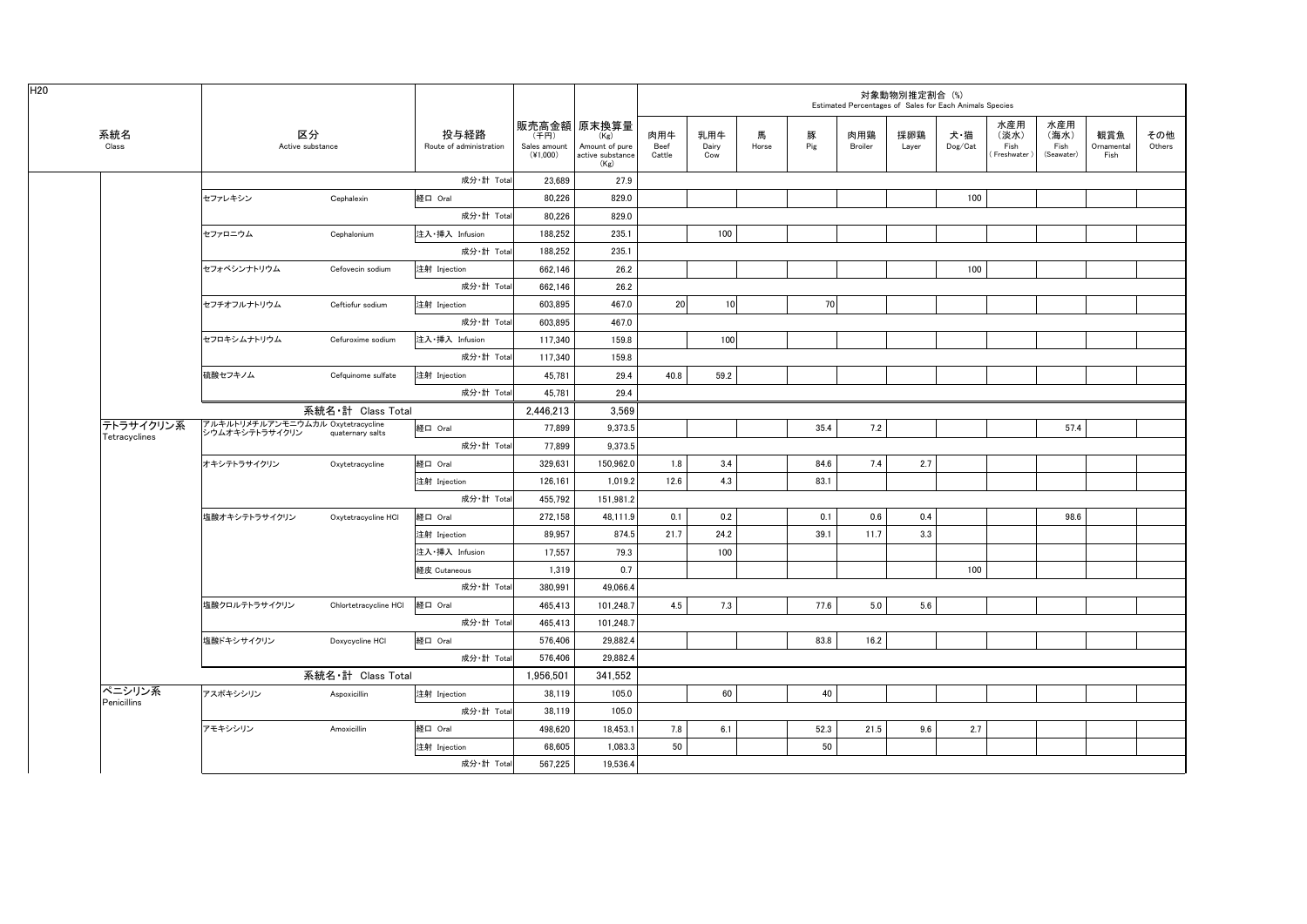| H <sub>20</sub>   |                        |                                   |                                 |                                    |                                                                   |                       |                     |            |          | Estimated Percentages of Sales for Each Animals Species | 対象動物別推定割合(%) |                |                                   |                                   |                           |               |
|-------------------|------------------------|-----------------------------------|---------------------------------|------------------------------------|-------------------------------------------------------------------|-----------------------|---------------------|------------|----------|---------------------------------------------------------|--------------|----------------|-----------------------------------|-----------------------------------|---------------------------|---------------|
| 系統名<br>Class      | 区分<br>Active substance |                                   | 投与経路<br>Route of administration | (千円)<br>Sales amount<br>$(*1,000)$ | 販売高金額 原末換算量<br>(Kg)<br>Amount of pure<br>active substance<br>(Kg) | 肉用牛<br>Beef<br>Cattle | 乳用牛<br>Dairy<br>Cow | 馬<br>Horse | 豚<br>Pig | 肉用鶏<br>Broiler                                          | 採卵鶏<br>Layer | 犬・猫<br>Dog/Cat | 水産用<br>(淡水)<br>Fish<br>Freshwater | 水産用<br>(海水)<br>Fish<br>(Seawater) | 観賞魚<br>Ornamental<br>Fish | その他<br>Others |
|                   | アンピシリン                 | Ampicillin                        | 経口 Oral                         | 411,870                            | 22,121.0                                                          | 1.5                   | 0.9                 |            | 11.1     | 7.5                                                     | 18.0         |                |                                   | 61.0                              |                           |               |
|                   |                        |                                   | 注射 Injection                    | 817,114                            | 7,251.4                                                           | 8.9                   | 16.6                |            | 74.5     |                                                         |              |                |                                   |                                   |                           |               |
|                   |                        |                                   | 注入·挿入 Infusion                  | 6,561                              | 0.09                                                              | 60                    | 40                  |            |          |                                                         |              |                |                                   |                                   |                           |               |
|                   |                        |                                   | 成分·計 Total                      | 1,235,545                          | 29,372.5                                                          |                       |                     |            |          |                                                         |              |                |                                   |                                   |                           |               |
|                   | アンピシリンナトリウム            | Ampicillin sodium                 | 注射 Injection                    | 368,225                            | 1,364.1                                                           | 33.7                  | 49.0                |            | 15.9     |                                                         |              | 1.3            |                                   |                                   |                           |               |
|                   |                        |                                   | 成分·計 Total                      | 368,225                            | 1,364.1                                                           |                       |                     |            |          |                                                         |              |                |                                   |                                   |                           |               |
|                   | クロキサシリンナトリウム           | Cloxacillin sodium                | 注射 Injection                    | 88,324                             | 287.0                                                             | 40                    | 60                  |            |          |                                                         |              |                |                                   |                                   |                           |               |
|                   |                        |                                   | 注入·挿入 Infusion                  | $\Omega$                           | $\mathbf{0}$                                                      |                       |                     |            |          |                                                         |              |                |                                   |                                   |                           |               |
|                   |                        |                                   | 成分 計 Total                      | 88,324                             | 287.0                                                             |                       |                     |            |          |                                                         |              |                |                                   |                                   |                           |               |
|                   | クロキサシリンベンザチン           | Cloxacillin benzathine            | 注入·挿入 Infusion                  | $\mathbf 0$                        | $\mathbf 0$                                                       |                       |                     |            |          |                                                         |              |                |                                   |                                   |                           |               |
|                   |                        |                                   | 成分·計 Total                      | $\mathbf 0$                        | $\mathbf 0$                                                       |                       |                     |            |          |                                                         |              |                |                                   |                                   |                           |               |
|                   | ジクロキサシリンナトリウム          | Dicloxacillin sodium              | 注入 挿入 Infusion                  | 49,477                             | 92.3                                                              |                       | 100                 |            |          |                                                         |              |                |                                   |                                   |                           |               |
|                   |                        |                                   | 成分 計 Total                      | 49,477                             | 92.3                                                              |                       |                     |            |          |                                                         |              |                |                                   |                                   |                           |               |
|                   | トビシリン                  | Tobicillin                        | 経口 Oral                         | $\mathbf{0}$                       | $\mathbf 0$                                                       |                       |                     |            |          |                                                         |              |                |                                   |                                   |                           |               |
|                   |                        |                                   | 成分·計 Total                      | $\mathbf{0}$                       | $\mathbf 0$                                                       |                       |                     |            |          |                                                         |              |                |                                   |                                   |                           |               |
|                   | ナフシリンナトリウムモノハイドレート     | Nafcillin sodium<br>monohydrate   | 注入·挿入 Infusion                  | 16,751                             | 32.7                                                              |                       | 100                 |            |          |                                                         |              |                |                                   |                                   |                           |               |
|                   |                        |                                   | 成分 計 Total                      | 16,751                             | 32.7                                                              |                       |                     |            |          |                                                         |              |                |                                   |                                   |                           |               |
|                   | ベンジルペニシリンカリウム          | Benzylpenicillin<br>potassium     | 注射 Injection                    | 28,770                             | 112.4                                                             | 50                    | 50                  |            |          |                                                         |              |                |                                   |                                   |                           |               |
|                   |                        |                                   | 成分·計 Total                      | 28,770                             | 112.4                                                             |                       |                     |            |          |                                                         |              |                |                                   |                                   |                           |               |
|                   | ベンジルペニシリンプロカイン         | Benzylpenicillin procaine 経口 Oral |                                 | 259,268                            | 7,157.8                                                           |                       |                     |            | 68.9     | 18.6                                                    | 12.5         |                |                                   |                                   |                           |               |
|                   |                        |                                   | 注射 Injection                    | 563,801                            | 14,708.4                                                          | 12.9                  | 19.8                | 2.8        | 56.2     |                                                         |              | 8.3            |                                   |                                   |                           |               |
|                   |                        |                                   | 注入·挿入 Infusion                  | 338,166                            | 500.6                                                             | 1.1                   | 97.8                | 0.2        | 0.9      |                                                         |              |                |                                   |                                   |                           |               |
|                   |                        |                                   | 成分·計 Total                      | 1,161,235                          | 22,366.8                                                          |                       |                     |            |          |                                                         |              |                |                                   |                                   |                           |               |
|                   | ベンジルペニシリンベネタミン         | Benzylpenicillin<br>benethamine   | 注射 Injection                    | 8,508                              | 55.9                                                              | 50                    | 30                  |            | 20       |                                                         |              |                |                                   |                                   |                           |               |
|                   |                        |                                   | 成分·計 Total                      | 8,508                              | 55.9                                                              |                       |                     |            |          |                                                         |              |                |                                   |                                   |                           |               |
|                   | メシリナム                  | Mecillinam                        | 注射 Injection                    | 32,712                             | 66.0                                                              | 30                    | 30                  |            | 40       |                                                         |              |                |                                   |                                   |                           |               |
|                   |                        |                                   | 成分·計 Total                      | 32,712                             | 66.0                                                              |                       |                     |            |          |                                                         |              |                |                                   |                                   |                           |               |
|                   |                        | 系統名·計 Class Total                 |                                 | 3,594,891                          | 73,391                                                            |                       |                     |            |          |                                                         |              |                |                                   |                                   |                           |               |
| ペプチド系<br>Peptides | チオストレプトン               | Thiostrepton                      | 経皮 Cutaneous                    | 178,248                            | 7.3                                                               |                       |                     |            |          |                                                         |              | 100            |                                   |                                   |                           |               |
|                   |                        |                                   | 成分·計 Total                      | 178,248                            | 7.3                                                               |                       |                     |            |          |                                                         |              |                |                                   |                                   |                           |               |
|                   | 硫酸コリスチン                | Colistin sulfate                  | 経口 Oral                         | 140,330                            | 2,668.6                                                           |                       |                     |            | 100      |                                                         |              |                |                                   |                                   |                           |               |
|                   |                        |                                   | 成分·計 Total                      | 140,330                            | 2,668.6                                                           |                       |                     |            |          |                                                         |              |                |                                   |                                   |                           |               |
|                   |                        | 系統名·計 Class Total                 |                                 | 318,578                            | 2,676                                                             |                       |                     |            |          |                                                         |              |                |                                   |                                   |                           |               |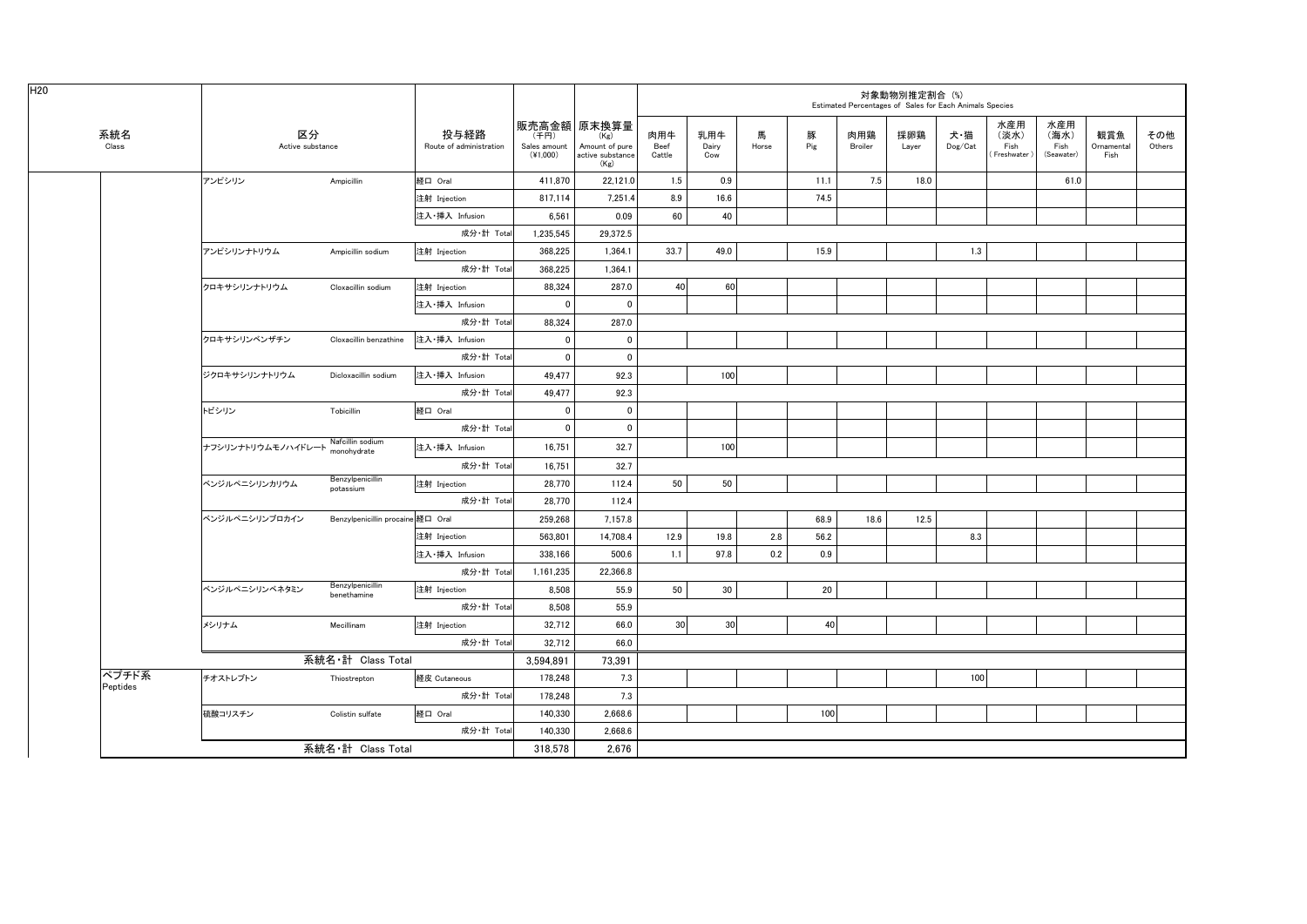| 販売高金額 原末換算量<br>水産用<br>水産用<br>系統名<br>区分<br>投与経路<br>乳用牛<br>観賞魚<br>肉用牛<br>馬<br>豚<br>肉用鶏<br>採卵鶏<br>犬・猫<br>(淡水)<br>(海水)<br>(千円)<br>(Kg)<br>Pig<br>Class<br>Dog/Cat<br>Fish<br>Active substance<br>Route of administration<br>Dairy<br>Broiler<br>Fish<br>Ornamental<br>Sales amount<br>Amount of pure<br>Beef<br>Horse<br>Layer<br>$(*1,000)$<br>(Seawater)<br>Fish<br>active substance<br>Cattle<br>Cow<br>Freshwater<br>(Kg)<br>マクロライド系<br>エリスロマイシン<br>経口 Oral<br>100<br>Erythromycin<br>395,021<br>32,244.4<br>Macrolides<br>90<br>3,328<br>13.9<br>注射 Injection<br>-5<br>注入·挿入 Infusion<br>11,892<br>64.4<br>100<br>成分·計 Total<br>32,322.7<br>410,241<br>Erythromycin<br>経口 Oral<br>チオシアン酸エリスロマイシン<br>$\mathbf 0$<br>$\overline{\mathbf{0}}$<br>thiocyanate<br>成分·計 Tota<br>$\pmb{0}$<br>$\overline{\mathbf{0}}$<br>経口 Oral<br>$\pmb{0}$<br>エンボン酸スピラマイシン<br>$\overline{\mathbf{0}}$<br>Spiramycin embonate<br>$\overline{0}$<br>成分 計 Total<br>$\overline{\mathbf{0}}$<br>ジョサマイシン<br>経口 Oral<br>$\overline{\mathbf{0}}$<br>$\overline{\mathbf{0}}$<br>Josamycin<br>成分·計 Total<br>$\overline{0}$<br>$\overline{\mathbf{0}}$<br>670.2<br>38.4<br>26.8<br>61,638<br>34.8<br>タイロシン<br>注射 Injection<br>Tylosin<br>成分·計 Total<br>61,638<br>670.2<br>55.5<br>14.6<br>30.0<br>経口 Oral<br>399,841<br>25,527.6<br>リン酸タイロシン<br>Tylosin phosphate<br>成分·計 Total<br>25,527.6<br>399,841<br>経口 Oral<br>7.8<br>68.7<br>23.5<br>酒石酸タイロシン<br>49,044<br>2,435.3<br>Tylosin tartrate<br>成分·計 Total<br>2,435.3<br>49,044<br>酒石酸チルバロシン<br>Tylvalosin tartrate<br>経口 Oral<br>77.5<br>6.4<br>403,933<br>10,712.8<br>16.1<br>(酒石酸酢酸イソ吉草酸タイロシン) (Acetylisovaleryltylosin<br>tartrate)<br>成分·計 Total<br>403,933<br>10,712.8<br>80<br>20<br>チルミコシン<br>Tilmicosin<br>注射 Injection<br>227,943<br>425.7<br>成分·計 Tota<br>227,943<br>425.7<br>298,737<br>6,979.6<br>1.9<br>1.9<br>96.2<br>経口 Oral<br>リン酸チルミコシン<br>Tilmicosin phosphate<br>成分 計 Total<br>298,737<br>6,979.6<br>32.5<br>9.8<br>55.4<br>経口 Oral<br>49,579<br>320.5<br>ミロサマイシン<br>Mirosamycin<br>成分·計 Total<br>49,579<br>320.5<br>系統名·計 Class Total<br>1,900,956<br>79,394<br>リンコマイシン系<br>塩酸クリンダマイシン<br>経口 Oral<br>32.2<br>100<br>Clindarnycin HCI<br>12,870<br>Lincosaminids<br>成分·計 Total<br>12,870<br>32.2<br>43,190.2<br>74.0<br>6.1<br>0.1<br>0.5<br>19.4<br>塩酸リンコマイシン<br>経口 Oral<br>612,084<br>Lincomycin HCI<br>334.1<br>98.2<br>1.8<br>注射 Injection<br>150,455<br>成分·計 Total<br>762.539<br>43,524.3<br>系統名·計 Class Total |  |  |         |        |  |  | Estimated Percentages of Sales for Each Animals Species | 対象動物別推定割合 (%) |  |  |               |
|------------------------------------------------------------------------------------------------------------------------------------------------------------------------------------------------------------------------------------------------------------------------------------------------------------------------------------------------------------------------------------------------------------------------------------------------------------------------------------------------------------------------------------------------------------------------------------------------------------------------------------------------------------------------------------------------------------------------------------------------------------------------------------------------------------------------------------------------------------------------------------------------------------------------------------------------------------------------------------------------------------------------------------------------------------------------------------------------------------------------------------------------------------------------------------------------------------------------------------------------------------------------------------------------------------------------------------------------------------------------------------------------------------------------------------------------------------------------------------------------------------------------------------------------------------------------------------------------------------------------------------------------------------------------------------------------------------------------------------------------------------------------------------------------------------------------------------------------------------------------------------------------------------------------------------------------------------------------------------------------------------------------------------------------------------------------------------------------------------------------------------------------------------------------------------------------------------------------------------------------------------------------------------------------------------------------------------------------------------------------------------------------------------------------------------------------------------|--|--|---------|--------|--|--|---------------------------------------------------------|---------------|--|--|---------------|
|                                                                                                                                                                                                                                                                                                                                                                                                                                                                                                                                                                                                                                                                                                                                                                                                                                                                                                                                                                                                                                                                                                                                                                                                                                                                                                                                                                                                                                                                                                                                                                                                                                                                                                                                                                                                                                                                                                                                                                                                                                                                                                                                                                                                                                                                                                                                                                                                                                                            |  |  |         |        |  |  |                                                         |               |  |  | その他<br>Others |
|                                                                                                                                                                                                                                                                                                                                                                                                                                                                                                                                                                                                                                                                                                                                                                                                                                                                                                                                                                                                                                                                                                                                                                                                                                                                                                                                                                                                                                                                                                                                                                                                                                                                                                                                                                                                                                                                                                                                                                                                                                                                                                                                                                                                                                                                                                                                                                                                                                                            |  |  |         |        |  |  |                                                         |               |  |  |               |
|                                                                                                                                                                                                                                                                                                                                                                                                                                                                                                                                                                                                                                                                                                                                                                                                                                                                                                                                                                                                                                                                                                                                                                                                                                                                                                                                                                                                                                                                                                                                                                                                                                                                                                                                                                                                                                                                                                                                                                                                                                                                                                                                                                                                                                                                                                                                                                                                                                                            |  |  |         |        |  |  |                                                         |               |  |  |               |
|                                                                                                                                                                                                                                                                                                                                                                                                                                                                                                                                                                                                                                                                                                                                                                                                                                                                                                                                                                                                                                                                                                                                                                                                                                                                                                                                                                                                                                                                                                                                                                                                                                                                                                                                                                                                                                                                                                                                                                                                                                                                                                                                                                                                                                                                                                                                                                                                                                                            |  |  |         |        |  |  |                                                         |               |  |  |               |
|                                                                                                                                                                                                                                                                                                                                                                                                                                                                                                                                                                                                                                                                                                                                                                                                                                                                                                                                                                                                                                                                                                                                                                                                                                                                                                                                                                                                                                                                                                                                                                                                                                                                                                                                                                                                                                                                                                                                                                                                                                                                                                                                                                                                                                                                                                                                                                                                                                                            |  |  |         |        |  |  |                                                         |               |  |  |               |
|                                                                                                                                                                                                                                                                                                                                                                                                                                                                                                                                                                                                                                                                                                                                                                                                                                                                                                                                                                                                                                                                                                                                                                                                                                                                                                                                                                                                                                                                                                                                                                                                                                                                                                                                                                                                                                                                                                                                                                                                                                                                                                                                                                                                                                                                                                                                                                                                                                                            |  |  |         |        |  |  |                                                         |               |  |  |               |
|                                                                                                                                                                                                                                                                                                                                                                                                                                                                                                                                                                                                                                                                                                                                                                                                                                                                                                                                                                                                                                                                                                                                                                                                                                                                                                                                                                                                                                                                                                                                                                                                                                                                                                                                                                                                                                                                                                                                                                                                                                                                                                                                                                                                                                                                                                                                                                                                                                                            |  |  |         |        |  |  |                                                         |               |  |  |               |
|                                                                                                                                                                                                                                                                                                                                                                                                                                                                                                                                                                                                                                                                                                                                                                                                                                                                                                                                                                                                                                                                                                                                                                                                                                                                                                                                                                                                                                                                                                                                                                                                                                                                                                                                                                                                                                                                                                                                                                                                                                                                                                                                                                                                                                                                                                                                                                                                                                                            |  |  |         |        |  |  |                                                         |               |  |  |               |
|                                                                                                                                                                                                                                                                                                                                                                                                                                                                                                                                                                                                                                                                                                                                                                                                                                                                                                                                                                                                                                                                                                                                                                                                                                                                                                                                                                                                                                                                                                                                                                                                                                                                                                                                                                                                                                                                                                                                                                                                                                                                                                                                                                                                                                                                                                                                                                                                                                                            |  |  |         |        |  |  |                                                         |               |  |  |               |
|                                                                                                                                                                                                                                                                                                                                                                                                                                                                                                                                                                                                                                                                                                                                                                                                                                                                                                                                                                                                                                                                                                                                                                                                                                                                                                                                                                                                                                                                                                                                                                                                                                                                                                                                                                                                                                                                                                                                                                                                                                                                                                                                                                                                                                                                                                                                                                                                                                                            |  |  |         |        |  |  |                                                         |               |  |  |               |
|                                                                                                                                                                                                                                                                                                                                                                                                                                                                                                                                                                                                                                                                                                                                                                                                                                                                                                                                                                                                                                                                                                                                                                                                                                                                                                                                                                                                                                                                                                                                                                                                                                                                                                                                                                                                                                                                                                                                                                                                                                                                                                                                                                                                                                                                                                                                                                                                                                                            |  |  |         |        |  |  |                                                         |               |  |  |               |
|                                                                                                                                                                                                                                                                                                                                                                                                                                                                                                                                                                                                                                                                                                                                                                                                                                                                                                                                                                                                                                                                                                                                                                                                                                                                                                                                                                                                                                                                                                                                                                                                                                                                                                                                                                                                                                                                                                                                                                                                                                                                                                                                                                                                                                                                                                                                                                                                                                                            |  |  |         |        |  |  |                                                         |               |  |  |               |
|                                                                                                                                                                                                                                                                                                                                                                                                                                                                                                                                                                                                                                                                                                                                                                                                                                                                                                                                                                                                                                                                                                                                                                                                                                                                                                                                                                                                                                                                                                                                                                                                                                                                                                                                                                                                                                                                                                                                                                                                                                                                                                                                                                                                                                                                                                                                                                                                                                                            |  |  |         |        |  |  |                                                         |               |  |  |               |
|                                                                                                                                                                                                                                                                                                                                                                                                                                                                                                                                                                                                                                                                                                                                                                                                                                                                                                                                                                                                                                                                                                                                                                                                                                                                                                                                                                                                                                                                                                                                                                                                                                                                                                                                                                                                                                                                                                                                                                                                                                                                                                                                                                                                                                                                                                                                                                                                                                                            |  |  |         |        |  |  |                                                         |               |  |  |               |
|                                                                                                                                                                                                                                                                                                                                                                                                                                                                                                                                                                                                                                                                                                                                                                                                                                                                                                                                                                                                                                                                                                                                                                                                                                                                                                                                                                                                                                                                                                                                                                                                                                                                                                                                                                                                                                                                                                                                                                                                                                                                                                                                                                                                                                                                                                                                                                                                                                                            |  |  |         |        |  |  |                                                         |               |  |  |               |
|                                                                                                                                                                                                                                                                                                                                                                                                                                                                                                                                                                                                                                                                                                                                                                                                                                                                                                                                                                                                                                                                                                                                                                                                                                                                                                                                                                                                                                                                                                                                                                                                                                                                                                                                                                                                                                                                                                                                                                                                                                                                                                                                                                                                                                                                                                                                                                                                                                                            |  |  |         |        |  |  |                                                         |               |  |  |               |
|                                                                                                                                                                                                                                                                                                                                                                                                                                                                                                                                                                                                                                                                                                                                                                                                                                                                                                                                                                                                                                                                                                                                                                                                                                                                                                                                                                                                                                                                                                                                                                                                                                                                                                                                                                                                                                                                                                                                                                                                                                                                                                                                                                                                                                                                                                                                                                                                                                                            |  |  |         |        |  |  |                                                         |               |  |  |               |
|                                                                                                                                                                                                                                                                                                                                                                                                                                                                                                                                                                                                                                                                                                                                                                                                                                                                                                                                                                                                                                                                                                                                                                                                                                                                                                                                                                                                                                                                                                                                                                                                                                                                                                                                                                                                                                                                                                                                                                                                                                                                                                                                                                                                                                                                                                                                                                                                                                                            |  |  |         |        |  |  |                                                         |               |  |  |               |
|                                                                                                                                                                                                                                                                                                                                                                                                                                                                                                                                                                                                                                                                                                                                                                                                                                                                                                                                                                                                                                                                                                                                                                                                                                                                                                                                                                                                                                                                                                                                                                                                                                                                                                                                                                                                                                                                                                                                                                                                                                                                                                                                                                                                                                                                                                                                                                                                                                                            |  |  |         |        |  |  |                                                         |               |  |  |               |
|                                                                                                                                                                                                                                                                                                                                                                                                                                                                                                                                                                                                                                                                                                                                                                                                                                                                                                                                                                                                                                                                                                                                                                                                                                                                                                                                                                                                                                                                                                                                                                                                                                                                                                                                                                                                                                                                                                                                                                                                                                                                                                                                                                                                                                                                                                                                                                                                                                                            |  |  |         |        |  |  |                                                         |               |  |  |               |
|                                                                                                                                                                                                                                                                                                                                                                                                                                                                                                                                                                                                                                                                                                                                                                                                                                                                                                                                                                                                                                                                                                                                                                                                                                                                                                                                                                                                                                                                                                                                                                                                                                                                                                                                                                                                                                                                                                                                                                                                                                                                                                                                                                                                                                                                                                                                                                                                                                                            |  |  |         |        |  |  |                                                         |               |  |  |               |
|                                                                                                                                                                                                                                                                                                                                                                                                                                                                                                                                                                                                                                                                                                                                                                                                                                                                                                                                                                                                                                                                                                                                                                                                                                                                                                                                                                                                                                                                                                                                                                                                                                                                                                                                                                                                                                                                                                                                                                                                                                                                                                                                                                                                                                                                                                                                                                                                                                                            |  |  |         |        |  |  |                                                         |               |  |  |               |
|                                                                                                                                                                                                                                                                                                                                                                                                                                                                                                                                                                                                                                                                                                                                                                                                                                                                                                                                                                                                                                                                                                                                                                                                                                                                                                                                                                                                                                                                                                                                                                                                                                                                                                                                                                                                                                                                                                                                                                                                                                                                                                                                                                                                                                                                                                                                                                                                                                                            |  |  |         |        |  |  |                                                         |               |  |  |               |
|                                                                                                                                                                                                                                                                                                                                                                                                                                                                                                                                                                                                                                                                                                                                                                                                                                                                                                                                                                                                                                                                                                                                                                                                                                                                                                                                                                                                                                                                                                                                                                                                                                                                                                                                                                                                                                                                                                                                                                                                                                                                                                                                                                                                                                                                                                                                                                                                                                                            |  |  |         |        |  |  |                                                         |               |  |  | 2.3           |
|                                                                                                                                                                                                                                                                                                                                                                                                                                                                                                                                                                                                                                                                                                                                                                                                                                                                                                                                                                                                                                                                                                                                                                                                                                                                                                                                                                                                                                                                                                                                                                                                                                                                                                                                                                                                                                                                                                                                                                                                                                                                                                                                                                                                                                                                                                                                                                                                                                                            |  |  |         |        |  |  |                                                         |               |  |  |               |
|                                                                                                                                                                                                                                                                                                                                                                                                                                                                                                                                                                                                                                                                                                                                                                                                                                                                                                                                                                                                                                                                                                                                                                                                                                                                                                                                                                                                                                                                                                                                                                                                                                                                                                                                                                                                                                                                                                                                                                                                                                                                                                                                                                                                                                                                                                                                                                                                                                                            |  |  |         |        |  |  |                                                         |               |  |  |               |
|                                                                                                                                                                                                                                                                                                                                                                                                                                                                                                                                                                                                                                                                                                                                                                                                                                                                                                                                                                                                                                                                                                                                                                                                                                                                                                                                                                                                                                                                                                                                                                                                                                                                                                                                                                                                                                                                                                                                                                                                                                                                                                                                                                                                                                                                                                                                                                                                                                                            |  |  |         |        |  |  |                                                         |               |  |  |               |
|                                                                                                                                                                                                                                                                                                                                                                                                                                                                                                                                                                                                                                                                                                                                                                                                                                                                                                                                                                                                                                                                                                                                                                                                                                                                                                                                                                                                                                                                                                                                                                                                                                                                                                                                                                                                                                                                                                                                                                                                                                                                                                                                                                                                                                                                                                                                                                                                                                                            |  |  |         |        |  |  |                                                         |               |  |  |               |
|                                                                                                                                                                                                                                                                                                                                                                                                                                                                                                                                                                                                                                                                                                                                                                                                                                                                                                                                                                                                                                                                                                                                                                                                                                                                                                                                                                                                                                                                                                                                                                                                                                                                                                                                                                                                                                                                                                                                                                                                                                                                                                                                                                                                                                                                                                                                                                                                                                                            |  |  |         |        |  |  |                                                         |               |  |  |               |
|                                                                                                                                                                                                                                                                                                                                                                                                                                                                                                                                                                                                                                                                                                                                                                                                                                                                                                                                                                                                                                                                                                                                                                                                                                                                                                                                                                                                                                                                                                                                                                                                                                                                                                                                                                                                                                                                                                                                                                                                                                                                                                                                                                                                                                                                                                                                                                                                                                                            |  |  |         |        |  |  |                                                         |               |  |  |               |
|                                                                                                                                                                                                                                                                                                                                                                                                                                                                                                                                                                                                                                                                                                                                                                                                                                                                                                                                                                                                                                                                                                                                                                                                                                                                                                                                                                                                                                                                                                                                                                                                                                                                                                                                                                                                                                                                                                                                                                                                                                                                                                                                                                                                                                                                                                                                                                                                                                                            |  |  |         |        |  |  |                                                         |               |  |  |               |
|                                                                                                                                                                                                                                                                                                                                                                                                                                                                                                                                                                                                                                                                                                                                                                                                                                                                                                                                                                                                                                                                                                                                                                                                                                                                                                                                                                                                                                                                                                                                                                                                                                                                                                                                                                                                                                                                                                                                                                                                                                                                                                                                                                                                                                                                                                                                                                                                                                                            |  |  | 775,409 | 43,557 |  |  |                                                         |               |  |  |               |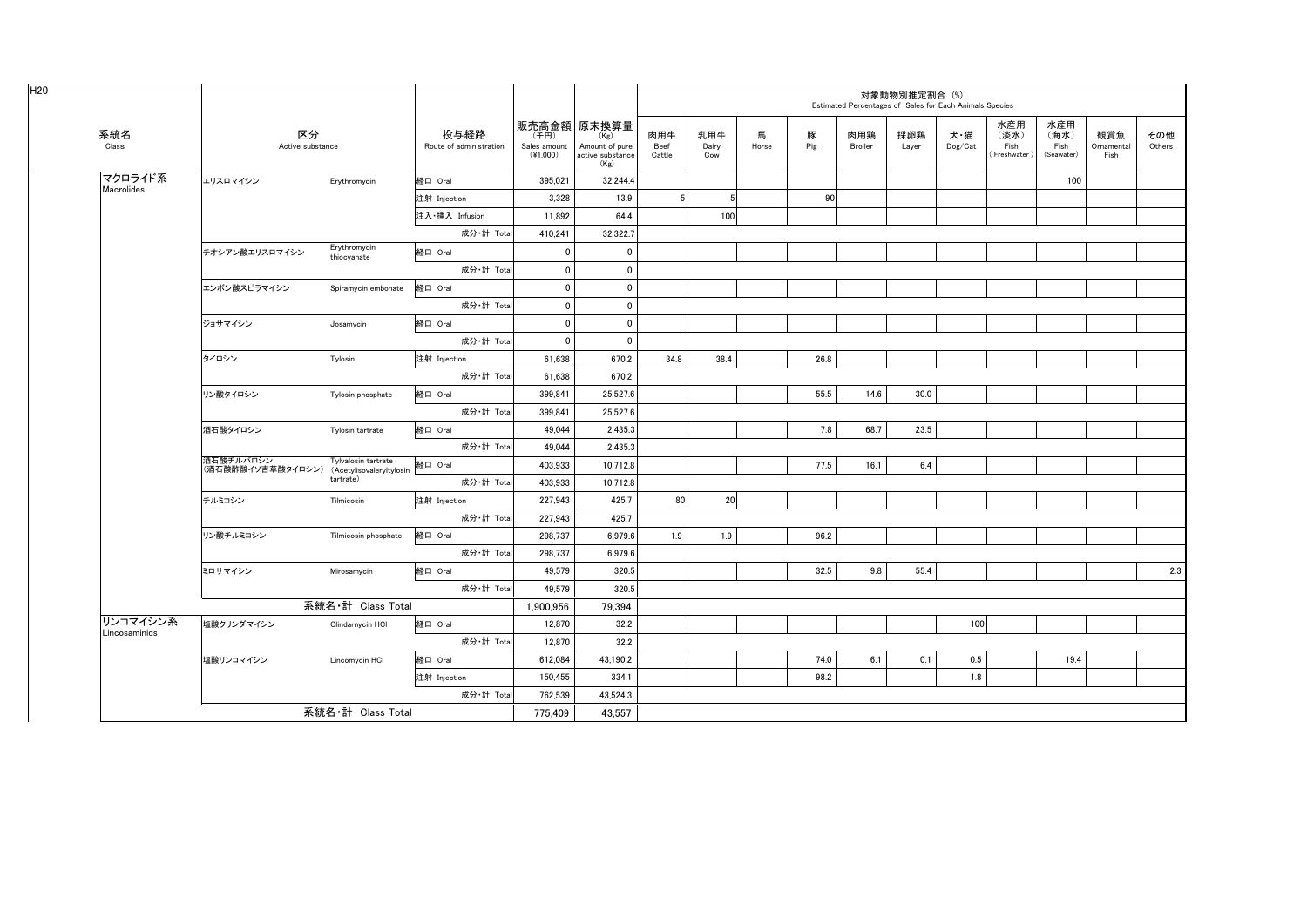| H <sub>20</sub>             |                                    |              |                        |                                 |                                    |                                                                   |                       |                     |            |          | Estimated Percentages of Sales for Each Animals Species | 対象動物別推定割合(%) |                                    |                                   |                                   |                           |               |
|-----------------------------|------------------------------------|--------------|------------------------|---------------------------------|------------------------------------|-------------------------------------------------------------------|-----------------------|---------------------|------------|----------|---------------------------------------------------------|--------------|------------------------------------|-----------------------------------|-----------------------------------|---------------------------|---------------|
|                             | 系統名<br>Class                       |              | 区分<br>Active substance | 投与経路<br>Route of administration | (千円)<br>Sales amount<br>$(*1,000)$ | 販売高金額 原末換算量<br>(Kg)<br>Amount of pure<br>active substance<br>(Kg) | 肉用牛<br>Beef<br>Cattle | 乳用牛<br>Dairy<br>Cow | 馬<br>Horse | 豚<br>Pig | 肉用鶏<br>Broiler                                          | 採卵鶏<br>Layer | 犬・猫<br>$\mathsf{Dog}/\mathsf{Cat}$ | 水産用<br>(淡水)<br>Fish<br>Freshwater | 水産用<br>(海水)<br>Fish<br>(Seawater) | 観賞魚<br>Ornamental<br>Fish | その他<br>Others |
|                             | 抗真菌性抗生物質<br>Antifungal antibiotics | ナイスタチン       | Nystatin               | 経皮 Cutaneous                    | 220,463                            | 98.9                                                              |                       |                     |            |          |                                                         |              | 100                                |                                   |                                   |                           |               |
|                             |                                    |              |                        | 成分·計 Total                      | 220,463                            | 98.9                                                              |                       |                     |            |          |                                                         |              |                                    |                                   |                                   |                           |               |
|                             |                                    | ナナフロシン       | Nanafrocin             | 経皮 Cutaneous                    | 50,000                             | 3.2                                                               | 50                    | 50                  |            |          |                                                         |              |                                    |                                   |                                   |                           |               |
|                             |                                    |              |                        | 成分·計 Total                      | 50,000                             | 3.2                                                               |                       |                     |            |          |                                                         |              |                                    |                                   |                                   |                           |               |
|                             |                                    | ピマリシン        | Pimaricin              | その他 Others                      | 10,534                             | 1.6                                                               |                       |                     |            |          |                                                         |              | 100                                |                                   |                                   |                           |               |
|                             |                                    |              |                        | 成分·計 Total                      | 10,534                             | 1.6                                                               |                       |                     |            |          |                                                         |              |                                    |                                   |                                   |                           |               |
|                             |                                    |              | 系統名·計 Class Total      |                                 | 280,997                            | 103.7                                                             |                       |                     |            |          |                                                         |              |                                    |                                   |                                   |                           |               |
|                             | その他の抗生物質<br>Other antibacterials   | 安息香酸ビコザマイシン  | Bicozamycin benzoate   | 経口 Oral                         | 5,735                              | 49.8                                                              |                       |                     |            |          |                                                         |              |                                    |                                   | 100                               |                           |               |
|                             |                                    |              |                        | 成分 計 Total                      | 5,735                              | 49.8                                                              |                       |                     |            |          |                                                         |              |                                    |                                   |                                   |                           |               |
|                             |                                    | ビコザマイシン      | Bicozamycin            | 経口 Oral                         | 10,350                             | 86.3                                                              | 25                    | 25                  |            | 50       |                                                         |              |                                    |                                   |                                   |                           |               |
|                             |                                    |              |                        | 注射 Injection                    | 30.096                             | 63.0                                                              | 50                    | 20                  |            | 30       |                                                         |              |                                    |                                   |                                   |                           |               |
|                             |                                    |              |                        | 成分·計 Total                      | 40,446                             | 149.3                                                             |                       |                     |            |          |                                                         |              |                                    |                                   |                                   |                           |               |
|                             |                                    | クロラムフェニコール   | Chloramphenicol        | 注射 Injection                    | 42,353                             | 167.3                                                             |                       |                     |            |          |                                                         |              | 100                                |                                   |                                   |                           |               |
|                             |                                    |              |                        | その他 Others                      | 1,911                              | 0.6                                                               |                       |                     |            |          |                                                         |              | 100                                |                                   |                                   |                           |               |
|                             |                                    |              |                        | 成分·計 Total                      | 44,264                             | 167.9                                                             |                       |                     |            |          |                                                         |              |                                    |                                   |                                   |                           |               |
|                             |                                    | フマル酸チアムリン    | Tiamulin fumarate      | 経口 Oral                         | 451,299                            | 14,689.0                                                          |                       |                     |            | 100      |                                                         |              |                                    |                                   |                                   |                           |               |
|                             |                                    |              |                        | 注射 Injection                    | 17,969                             | 75.4                                                              |                       |                     |            | 100      |                                                         |              |                                    |                                   |                                   |                           |               |
|                             |                                    |              |                        | 成分·計 Total                      | 469,268                            | 14,764.4                                                          |                       |                     |            |          |                                                         |              |                                    |                                   |                                   |                           |               |
|                             |                                    | ホスホマイシンカルシウム | Fosfomycin potassium   | 経口 Oral                         | 9,833                              | 163.2                                                             | 20 <sup>1</sup>       | 80                  |            |          |                                                         |              |                                    |                                   |                                   |                           |               |
|                             |                                    |              |                        | 成分·計 Total                      | 9,833                              | 163.2                                                             |                       |                     |            |          |                                                         |              |                                    |                                   |                                   |                           |               |
|                             |                                    | ホスホマイシンナトリウム | Fosforycin sodium      | 注射 Injection                    | 15,987                             | 37.2                                                              | 70                    | 30                  |            |          |                                                         |              |                                    |                                   |                                   |                           |               |
|                             |                                    |              |                        | 成分·計 Total                      | 15,987                             | 37.2                                                              |                       |                     |            |          |                                                         |              |                                    |                                   |                                   |                           |               |
|                             |                                    | 塩酸バルネムリン     | Valnemuline HCI        | 経口 Oral                         | 151,471                            | 1,349.9                                                           |                       |                     |            | 100      |                                                         |              |                                    |                                   |                                   |                           |               |
|                             |                                    |              |                        | 成分·計 Total                      | 151,471                            | 1,349.9                                                           |                       |                     |            |          |                                                         |              |                                    |                                   |                                   |                           |               |
|                             |                                    |              | 系統名·計 Class Total      |                                 | 737,004                            | 16,682                                                            |                       |                     |            |          |                                                         |              |                                    |                                   |                                   |                           |               |
| 合成抗菌剤                       | キノロン系<br>Quinolones                | オキソリン酸       | Oxolinic acid          | 経口 Oral                         | 99,486                             | 2,079.3                                                           | 1.2                   | 2.5                 |            | 4.7      | 12.3                                                    | 3.2          |                                    | 5.5                               | 70.6                              |                           |               |
| Synthetic<br>antibacterials |                                    |              |                        | 経皮 Cutaneous                    | 7.994                              | 28.8                                                              |                       |                     |            |          |                                                         |              |                                    | 100                               |                                   |                           |               |
|                             |                                    |              |                        | 成分·計 Total                      | 107,480                            | 2,108.1                                                           |                       |                     |            |          |                                                         |              |                                    |                                   |                                   |                           |               |
|                             |                                    | ナリジクス酸       | Nalidixic acid         | 経口 Oral                         | $\mathbf 0$                        | $\mathbf 0$                                                       |                       |                     |            |          |                                                         |              |                                    |                                   |                                   |                           |               |
|                             |                                    |              |                        | 成分·計 Total                      | $\mathbf{0}$                       | $\mathbf{0}$                                                      |                       |                     |            |          |                                                         |              |                                    |                                   |                                   |                           |               |
|                             |                                    |              | 系統名·計 Class Total      |                                 | 107,480                            | 2.108                                                             |                       |                     |            |          |                                                         |              |                                    |                                   |                                   |                           |               |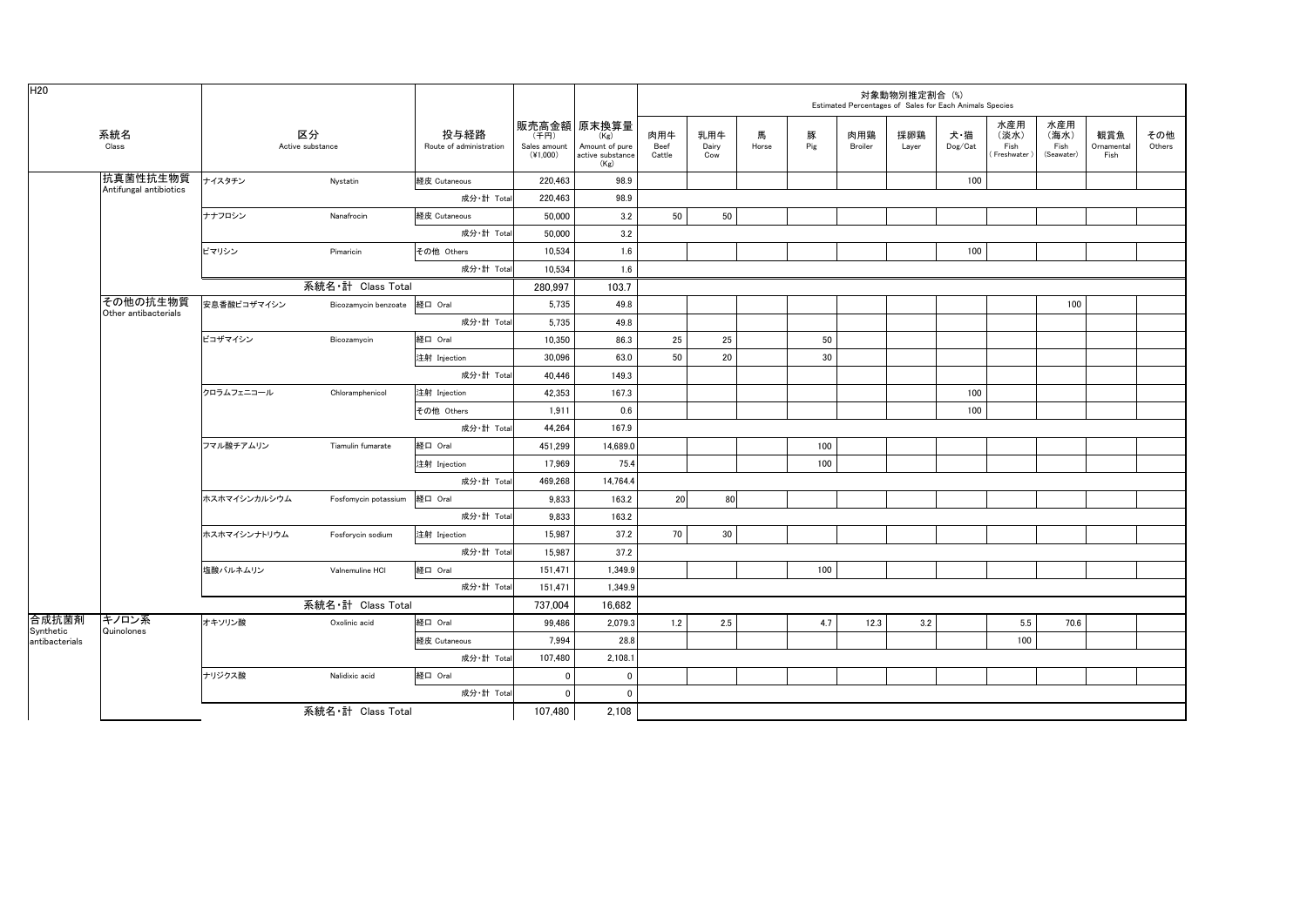| H20                   |                    |                                                   |                                 |                                    |                                                                   |                       |                     |            |          |                | 対象動物別推定割合(%) | Estimated Percentages of Sales for Each Animals Species |                                   |                                   |                           |               |
|-----------------------|--------------------|---------------------------------------------------|---------------------------------|------------------------------------|-------------------------------------------------------------------|-----------------------|---------------------|------------|----------|----------------|--------------|---------------------------------------------------------|-----------------------------------|-----------------------------------|---------------------------|---------------|
| 系統名<br>Class          |                    | 区分<br>Active substance                            | 投与経路<br>Route of administration | (千円)<br>Sales amount<br>$(*1,000)$ | 販売高金額 原末換算量<br>(Kg)<br>Amount of pure<br>active substance<br>(Kg) | 肉用牛<br>Beef<br>Cattle | 乳用牛<br>Dairy<br>Cow | 馬<br>Horse | 豚<br>Pig | 肉用鶏<br>Broiler | 採卵鶏<br>Layer | 犬・猫<br>Dog/Cat                                          | 水産用<br>(淡水)<br>Fish<br>Freshwater | 水産用<br>(海水)<br>Fish<br>(Seawater) | 観賞魚<br>Ornamental<br>Fish | その他<br>Others |
| サルファ剤<br>Sulfonamides | スルファキノキサリン         | Sulfaquinoxalin                                   | 経口 Oral                         | $\mathbf 0$                        | 0                                                                 |                       |                     |            |          |                |              |                                                         |                                   |                                   |                           |               |
|                       |                    |                                                   | 成分·計 Total                      | $\mathbf 0$                        | $\overline{\mathbf{0}}$                                           |                       |                     |            |          |                |              |                                                         |                                   |                                   |                           |               |
|                       | スルファクロルピリダジンナトリウム  | Sulfachlorpyridazine<br>sodium                    | 経口 Oral                         | $\pmb{0}$                          | 0                                                                 |                       |                     |            |          |                |              |                                                         |                                   |                                   |                           |               |
|                       |                    |                                                   | 成分·計 Total                      | $\mathbf 0$                        | $\mathbf 0$                                                       |                       |                     |            |          |                |              |                                                         |                                   |                                   |                           |               |
|                       | スルファジアジン           | Sulfadiazine                                      | 経口 Oral                         | 13.937                             | 79.8                                                              |                       |                     |            |          |                |              | 100                                                     |                                   |                                   |                           |               |
|                       |                    |                                                   | 注射 Injection                    | 17,785                             | 59.4                                                              |                       |                     |            |          |                |              | 100                                                     |                                   |                                   |                           |               |
|                       |                    |                                                   | 成分·計 Total                      | 31,722                             | 139.2                                                             |                       |                     |            |          |                |              |                                                         |                                   |                                   |                           |               |
|                       | スルファジミジン(スルファメサジン) | Sulfadimidine(Sulfameth<br>azine)                 | 経口 Oral                         | 35,912                             | 3,231.2                                                           |                       |                     |            | 100      |                |              |                                                         |                                   |                                   |                           |               |
|                       |                    |                                                   | 成分·計 Total                      | 35,912                             | 3,231.2                                                           |                       |                     |            |          |                |              |                                                         |                                   |                                   |                           |               |
|                       | スルファジメトキシン         | Sulfadimethoxine                                  | 経口 Oral                         | 33.236                             | 3.611.8                                                           |                       |                     |            | 58.2     | 26.4           | 15.3         |                                                         |                                   |                                   | 0.1                       | 0.002         |
|                       |                    |                                                   | 注射 Injection                    | 24,102                             | 1,367.1                                                           | 39.5                  | 30.8                | 4.3        | 25.4     |                |              |                                                         |                                   |                                   |                           |               |
|                       |                    |                                                   | 成分·計 Total                      | 57.338                             | 4,978.9                                                           |                       |                     |            |          |                |              |                                                         |                                   |                                   |                           |               |
|                       | スルファジメトキシンナトリウム    | Sulfadimethxine sodium 経口 Oral                    |                                 | 14,164                             | 1,704.5                                                           | 0.3                   | 1.2                 |            | 12.7     | 68.8           | 17.0         |                                                         |                                   |                                   |                           |               |
|                       |                    |                                                   | 成分·計 Total                      | 14,164                             | 1,704.5                                                           |                       |                     |            |          |                |              |                                                         |                                   |                                   |                           |               |
|                       | スルファドキシン           | Sulfadoxine                                       | 注射 Injection                    | 60.013                             | 600.0                                                             |                       |                     |            | 100      |                |              |                                                         |                                   |                                   |                           |               |
|                       |                    |                                                   | 成分·計 Total                      | 60,013                             | 600.0                                                             |                       |                     |            |          |                |              |                                                         |                                   |                                   |                           |               |
|                       | スルファメトキサゾール        | Sulfamethoxazole                                  | 経口 Oral                         | 505,436                            | 72.135.1                                                          |                       |                     |            | 94.0     | 1.6            | 4.4          |                                                         |                                   |                                   |                           |               |
|                       |                    |                                                   | 成分·計 Total                      | 505,436                            | 72,135.1                                                          |                       |                     |            |          |                |              |                                                         |                                   |                                   |                           |               |
|                       | スルファメトキシピリダジン      | Sulfamethoxypyridazin                             | 経口 Oral                         | $\overline{0}$                     | $\overline{\mathbf{0}}$                                           |                       |                     |            |          |                |              |                                                         |                                   |                                   |                           |               |
|                       |                    |                                                   | 注射 Injection                    | $\mathbf 0$                        | $\overline{\mathbf{0}}$                                           |                       |                     |            |          |                |              |                                                         |                                   |                                   |                           |               |
|                       |                    |                                                   | 成分·計 Total                      | $\mathbf 0$                        | $\overline{\mathbf{0}}$                                           |                       |                     |            |          |                |              |                                                         |                                   |                                   |                           |               |
|                       |                    | スルファメトキシピリダジンナトリウ Sulfamethoxypyridazin<br>sodium | 経口 Oral                         | $\mathbf 0$                        | $\mathbf 0$                                                       |                       |                     |            |          |                |              |                                                         |                                   |                                   |                           |               |
|                       |                    |                                                   | 成分·計 Total                      | $\pmb{0}$                          | $\overline{\mathbf{0}}$                                           |                       |                     |            |          |                |              |                                                         |                                   |                                   |                           |               |
|                       | スルファメラジンナトリウム      | Sulfamerazine sodium                              | 経口 Oral                         | 412                                | 0.09                                                              |                       |                     |            |          |                |              |                                                         |                                   |                                   |                           | 100           |
|                       |                    |                                                   | 成分·計 Total                      | 412                                | 0.09                                                              |                       |                     |            |          |                |              |                                                         |                                   |                                   |                           |               |
|                       | スルファモイルダプソン        | SulfamoyIdapsone                                  | 経口 Oral                         | 36,119                             | 1,084.0                                                           |                       |                     |            | 100      |                |              |                                                         |                                   |                                   |                           |               |
|                       |                    |                                                   | 注射 Injection                    | 5,089                              | 56.1                                                              |                       |                     |            | 100      |                |              |                                                         |                                   |                                   |                           |               |
|                       |                    |                                                   | 成分·計 Total                      | 41,208                             | 1,140.1                                                           |                       |                     |            |          |                |              |                                                         |                                   |                                   |                           |               |
|                       | スルファモノメトキシン        | Sulfamonomethoxin                                 | 経口 Oral                         | 450,267                            | 27,425.9                                                          | 16.2                  | 14.8                | 5.9        | 42.2     | 9.5            | 6.8          | 1.2                                                     | 2.8                               | 0.6                               |                           |               |
|                       |                    |                                                   | 注射 Injection                    | 31.742                             | 1,658.3                                                           | 20                    | 40                  | 10         | 30       |                |              |                                                         |                                   |                                   |                           |               |
|                       |                    |                                                   | 成分·計 Total                      | 482,009                            | 29,084.2                                                          |                       |                     |            |          |                |              |                                                         |                                   |                                   |                           |               |
|                       | スルファモノメトキシンナトリウム   | Sulfarnomethoxine<br>sodium                       | 経口 Oral                         | 48.701                             | 4.820.0                                                           | 7.7                   | 7.7                 | 0.7        | 12.7     |                |              | 4.7                                                     | 53.4                              | 13.3                              |                           |               |
|                       |                    |                                                   | 成分·計 Total                      | 48,701                             | 4,820.0                                                           |                       |                     |            |          |                |              |                                                         |                                   |                                   |                           |               |
|                       | スルフィゾールナトリウム       | Sulfisozole Sodium                                | 経口 Oral                         | 137,545                            | 14,580.0                                                          |                       |                     |            |          |                |              |                                                         | 80                                | 20                                |                           |               |
|                       |                    |                                                   | 成分·計 Total                      | 137.545                            | 14,580.0                                                          |                       |                     |            |          |                |              |                                                         |                                   |                                   |                           |               |
|                       | ホモスルファミン           | Homosulfamine                                     | 経口 Oral                         | $\overline{0}$                     | $\mathbf 0$                                                       |                       |                     |            |          |                |              |                                                         |                                   |                                   |                           |               |
|                       |                    |                                                   | 成分·計 Total                      | $\mathbf{0}$                       | $\Omega$                                                          |                       |                     |            |          |                |              |                                                         |                                   |                                   |                           |               |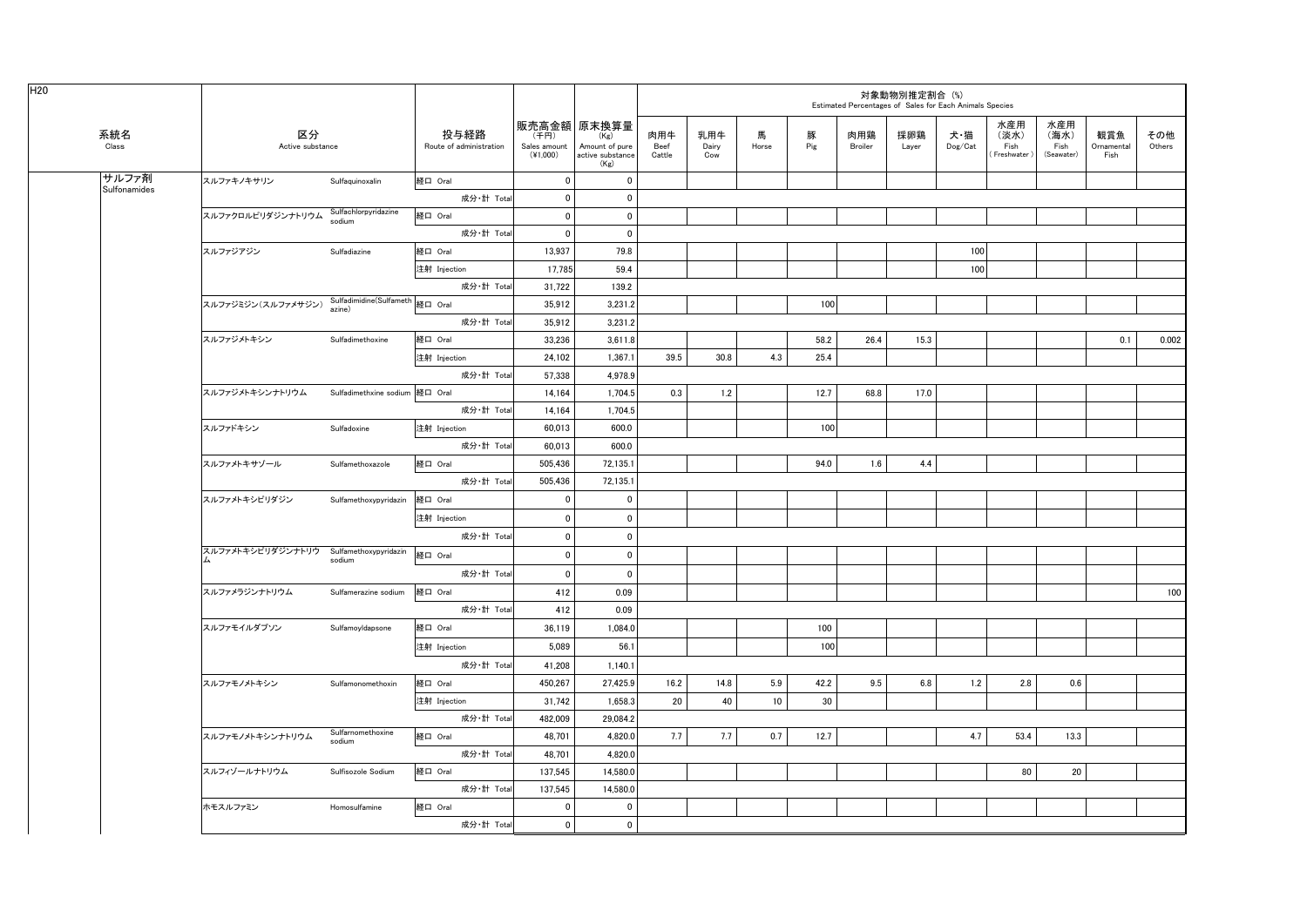|                               |                                          |                               |                                 |                                             |                                                             |                       |                     |            |          | Estimated Percentages of Sales for Each Animals Species | 対象動物別推定割合 (%) |                |                                   |                                   |                           |               |
|-------------------------------|------------------------------------------|-------------------------------|---------------------------------|---------------------------------------------|-------------------------------------------------------------|-----------------------|---------------------|------------|----------|---------------------------------------------------------|---------------|----------------|-----------------------------------|-----------------------------------|---------------------------|---------------|
| 系統名<br>Class                  | 区分<br>Active substance                   |                               | 投与経路<br>Route of administration | 販売高金額<br>(千円)<br>Sales amount<br>$(*1,000)$ | 原末換算量<br>(Kg)<br>Amount of pure<br>active substance<br>(Kg) | 肉用牛<br>Beef<br>Cattle | 乳用牛<br>Dairy<br>Cow | 馬<br>Horse | 豚<br>Pig | 肉用鶏<br>Broiler                                          | 採卵鶏<br>Layer  | 犬・猫<br>Dog/Cat | 水産用<br>(淡水)<br>Fish<br>Freshwater | 水産用<br>(海水)<br>Fish<br>(Seawater) | 観賞魚<br>Ornamental<br>Fish | その他<br>Others |
|                               |                                          | 系統名·計 Class Total             |                                 | 1,414,460                                   | 132,413                                                     |                       |                     |            |          |                                                         |               |                |                                   |                                   |                           |               |
| チアンフェニコール<br>係                | チアンフェニコール                                | Thiamphenicol                 | 経口 Oral                         | 147,610                                     | 11.550.6                                                    |                       |                     |            | 85.1     | 6.8                                                     |               |                |                                   | 8.0                               |                           |               |
| Thiamphenicol and             |                                          |                               | 注射 Injection                    | 22.494                                      | 228.5                                                       | 10                    | 20                  |            | 70       |                                                         |               |                |                                   |                                   |                           |               |
| derivateives                  |                                          |                               | 成分·計 Total                      | 170,104                                     | 11,779.1                                                    |                       |                     |            |          |                                                         |               |                |                                   |                                   |                           |               |
|                               | 塩酸アミノ酢酸チアンフェニコール Thiamphenicol glycinate | hydrochloride                 | 注射 Injection                    | $\mathbf{0}$                                | $\pmb{0}$                                                   |                       |                     |            |          |                                                         |               |                |                                   |                                   |                           |               |
|                               |                                          |                               | 成分·計 Tota                       | $\mathbf 0$                                 | $\mathbf 0$                                                 |                       |                     |            |          |                                                         |               |                |                                   |                                   |                           |               |
|                               | フロルフェニコール                                | Florfenicol                   | 経口 Oral                         | 377,491                                     | 3,453.0                                                     |                       |                     |            | 96.8     |                                                         |               |                |                                   | 3.2                               |                           |               |
|                               |                                          |                               | 注射 Injection                    | 309,153                                     | 2,288.4                                                     | 67.2                  |                     |            | 32.8     |                                                         |               |                |                                   |                                   |                           |               |
|                               |                                          |                               | 成分·計 Total                      | 686,644                                     | 5,741.4                                                     |                       |                     |            |          |                                                         |               |                |                                   |                                   |                           |               |
|                               |                                          | 系統名·計 Class Total             |                                 | 856.748                                     | 17.521                                                      |                       |                     |            |          |                                                         |               |                |                                   |                                   |                           |               |
| フラン系<br>Furan and derivatives | ニフルスチレン酸ナトリウム                            | Nifurstyrenic acid<br>sodium  | 経口 Oral                         | 61.978                                      | 1.154.2                                                     |                       |                     |            |          |                                                         |               |                |                                   | 100                               |                           |               |
|                               |                                          |                               | 成分·計 Total                      | 61.978                                      | 1.154.2                                                     |                       |                     |            |          |                                                         |               |                |                                   |                                   |                           |               |
|                               |                                          | 系統名·計 Class Total             |                                 | 61.978                                      | 1,154                                                       |                       |                     |            |          |                                                         |               |                |                                   |                                   |                           |               |
| フルオロキノロン系<br>Fluoroquinolones | エンロフロキサシン                                | Enrofloxacin                  | 経口 Oral                         | 895.686                                     | 1724.4                                                      | 1.1                   | 0.4                 |            |          | 76.9                                                    |               | 21.6           |                                   |                                   |                           |               |
|                               |                                          |                               | 注射 Injection                    | 678,448                                     | 711.5                                                       | 27.0                  | 27.4                |            | 36.0     |                                                         |               | 9.7            |                                   |                                   |                           |               |
|                               |                                          |                               | 成分·計 Total                      | 1,574,134                                   | 2435.8                                                      |                       |                     |            |          |                                                         |               |                |                                   |                                   |                           |               |
|                               | オフロキサシン                                  | Ofloxacin                     | 経口 Oral                         | 257,272                                     | 789.8                                                       |                       |                     |            |          | 66.2                                                    | 16.5          | 17.3           |                                   |                                   |                           |               |
|                               |                                          |                               | 成分·計 Total                      | 257,272                                     | 789.8                                                       |                       |                     |            |          |                                                         |               |                |                                   |                                   |                           |               |
|                               | オルビフロキサシン                                | Orbifloxacin                  | 経口 Oral                         | 188,079                                     | 49.8                                                        |                       |                     |            |          |                                                         |               | 100            |                                   |                                   |                           |               |
|                               |                                          |                               | 注射 Injection                    | 180,316                                     | 659.0                                                       | 8.0                   | 5.3                 |            | 86.7     |                                                         |               |                |                                   |                                   |                           |               |
|                               |                                          |                               | 成分·計 Total                      | 368,395                                     | 708.8                                                       |                       |                     |            |          |                                                         |               |                |                                   |                                   |                           |               |
|                               | ジフロキサシン                                  | Difloxacin                    | 経口 Oral                         | $\mathbf 0$                                 | $\mathbf 0$                                                 |                       |                     |            |          |                                                         |               |                |                                   |                                   |                           |               |
|                               |                                          |                               | 成分·計 Total                      | $\mathbf 0$                                 | $\mathbf 0$                                                 |                       |                     |            |          |                                                         |               |                |                                   |                                   |                           |               |
|                               | ノルフロキサシン                                 | Norfloxacin                   | 経口 Oral                         | 88.566                                      | 1,772.9                                                     |                       |                     |            | 39.2     | 48.7                                                    | 12.2          |                |                                   |                                   |                           |               |
|                               |                                          |                               | 成分·計 Total                      | 88,566                                      | 1,772.9                                                     |                       |                     |            |          |                                                         |               |                |                                   |                                   |                           |               |
|                               | マルボフロキサシン                                | Marbofloxacin                 | 経口 Oral                         | 104,229                                     | 59.3                                                        |                       |                     |            |          |                                                         |               | 100            |                                   |                                   |                           |               |
|                               |                                          |                               | 成分·計 Total                      | 104,229                                     | 59.3                                                        |                       |                     |            |          |                                                         |               |                |                                   |                                   |                           |               |
|                               | メシル酸ダノフロキサシン                             | Danofloxacin mesilate         | 経口 Oral                         | $\mathbf 0$                                 | $\mathbf 0$                                                 |                       |                     |            |          |                                                         |               |                |                                   |                                   |                           |               |
|                               |                                          |                               | 注射 Injection                    | 138,618                                     | 87.2                                                        | 15                    | 15                  |            | 70       |                                                         |               |                |                                   |                                   |                           |               |
|                               |                                          |                               | 成分·計 Total                      | 138,618                                     | 87.2                                                        |                       |                     |            |          |                                                         |               |                |                                   |                                   |                           |               |
|                               | 塩酸ロメフロキサシン                               | Lomefloxacin<br>hydrochloride | その他 Others                      | 90,572                                      | 4.6                                                         |                       |                     |            |          |                                                         |               | 100            |                                   |                                   |                           |               |
|                               |                                          |                               | 成分·計 Total                      | 90,572                                      | 4.6                                                         |                       |                     |            |          |                                                         |               |                |                                   |                                   |                           |               |
|                               |                                          | 系統名·計 Class Total             |                                 | 2.621.786                                   | 5.858                                                       |                       |                     |            |          |                                                         |               |                |                                   |                                   |                           |               |
| その他の合成抗菌                      | オルメトプリム                                  | Ormetoprim                    | 経口 Oral                         | 183,555                                     | 1,372.1                                                     | 33.3                  | 33.3                |            | 19.2     | 11.8                                                    |               |                | $2.4\,$                           |                                   |                           |               |
| ।剤<br>Other synthetic         |                                          |                               | 成分·計 Total                      | 183,555                                     | 1,372.1                                                     |                       |                     |            |          |                                                         |               |                |                                   |                                   |                           |               |
| antibacterials                | トリメトプリム                                  | Trimethoprim                  | 経口 Oral                         | 524,427                                     | 14,527.8                                                    |                       |                     |            | 93.7     | 1.7                                                     | 4.5           | 0.1            |                                   |                                   |                           |               |
|                               |                                          |                               | 注射 Injection                    | 77,798                                      | 131.9                                                       |                       |                     |            | 91.0     |                                                         |               | 9.0            |                                   |                                   |                           |               |
|                               |                                          |                               |                                 |                                             |                                                             |                       |                     |            |          |                                                         |               |                |                                   |                                   |                           |               |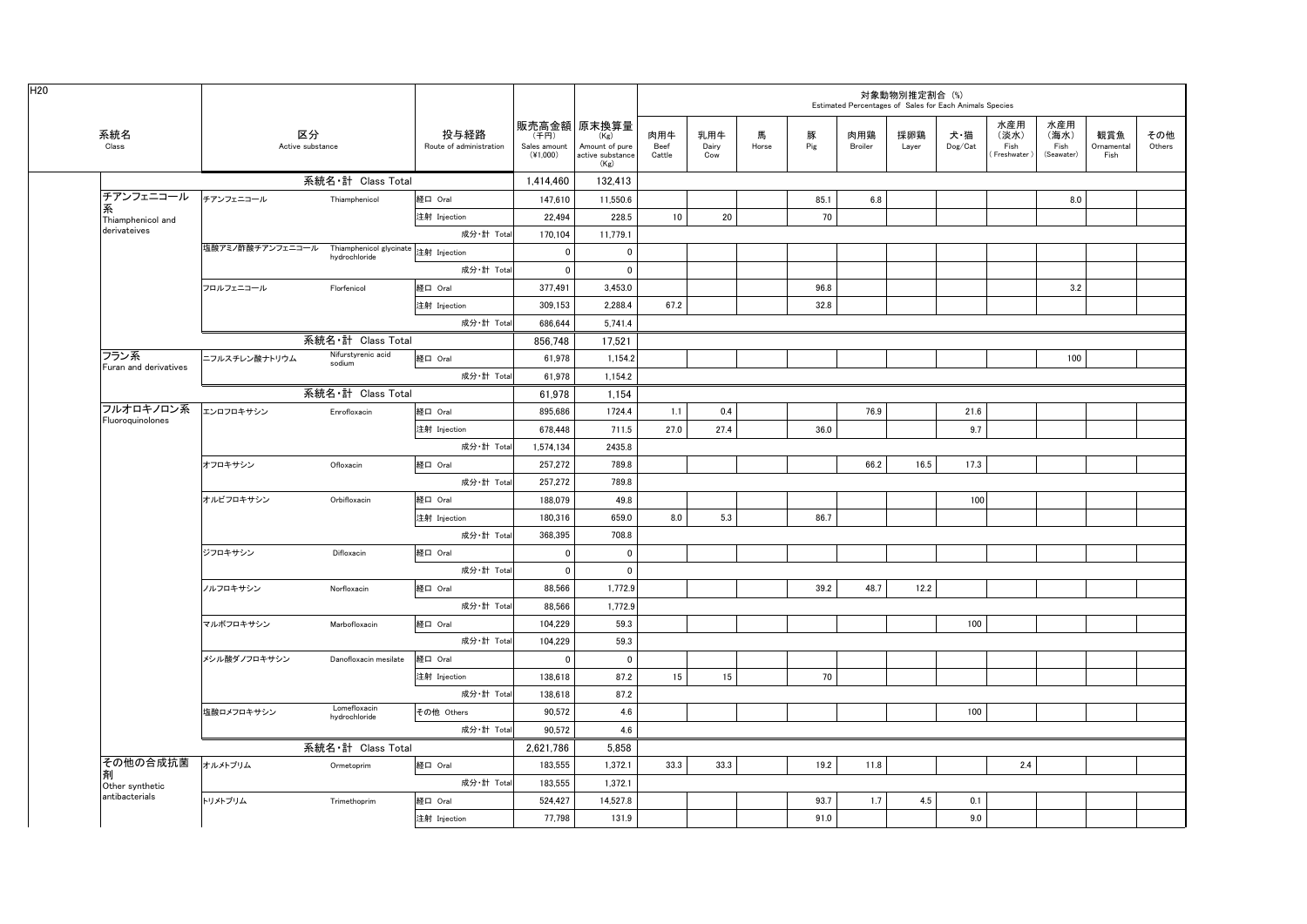| H <sub>20</sub>      |                               |             |                                |                                 |                                    |                                                                   |                       |                     |            |          | Estimated Percentages of Sales for Each Animals Species | 対象動物別推定割合 (%) |                                    |                                                                        |                           |               |
|----------------------|-------------------------------|-------------|--------------------------------|---------------------------------|------------------------------------|-------------------------------------------------------------------|-----------------------|---------------------|------------|----------|---------------------------------------------------------|---------------|------------------------------------|------------------------------------------------------------------------|---------------------------|---------------|
|                      | 系統名<br>Class                  |             | 区分<br>Active substance         | 投与経路<br>Route of administration | (FH)<br>Sales amount<br>$(*1,000)$ | 販売高金額 原末換算量<br>(Kg)<br>Amount of pure<br>active substance<br>(Kg) | 肉用牛<br>Beef<br>Cattle | 乳用牛<br>Dairy<br>Cow | 馬<br>Horse | 豚<br>Pig | 肉用鶏<br>Broiler                                          | 採卵鶏<br>Layer  | 犬・猫<br>$\mathsf{Dog}/\mathsf{Cat}$ | 水産用<br>水産用<br>(淡水)<br>(海水)<br>Fish<br>Fish<br>Freshwater<br>(Seawater) | 観賞魚<br>Ornamental<br>Fish | その他<br>Others |
|                      |                               |             |                                | 成分·計 Tota                       | 602,225                            | 14,659.7                                                          |                       |                     |            |          |                                                         |               |                                    |                                                                        |                           |               |
|                      |                               | ミロキサシン      | Miloxacin                      | その他 Others                      | $\mathbf 0$                        | $\mathbf 0$                                                       |                       |                     |            |          |                                                         |               |                                    |                                                                        |                           |               |
|                      |                               |             |                                | 成分·計 Tota                       | $\mathbf{0}$                       | $^{\circ}$                                                        |                       |                     |            |          |                                                         |               |                                    |                                                                        |                           |               |
|                      |                               |             | 系統名·計 Class Total              |                                 | 785,780.0                          | 16,032                                                            |                       |                     |            |          |                                                         |               |                                    |                                                                        |                           |               |
| 駆虫剤<br>Anthelmintics | アベルメクチン系<br>Avermectins       | イベルメクチン     | Ivermectin                     | 経口 Oral                         | 2,523,549                          | 118.7                                                             |                       |                     | 13.5       | 85.3     |                                                         |               | 1.2                                |                                                                        |                           |               |
|                      |                               |             |                                | 注射 Injection                    | 193,457                            | 61.0                                                              | 48.8                  | 17.4                |            | 33.8     |                                                         |               |                                    |                                                                        |                           |               |
|                      |                               |             |                                | 経皮 Cutaneous                    | 326,983                            | 336.3                                                             | 50.7                  | 49.3                |            |          |                                                         |               |                                    |                                                                        |                           |               |
|                      |                               |             |                                | 成分·計 Total                      | 3,043,989                          | 516.0                                                             |                       |                     |            |          |                                                         |               |                                    |                                                                        |                           |               |
|                      |                               | セラメクチン      | Selamectin                     | 経皮 Cutaneous                    | 467,644                            | 35.9                                                              |                       |                     |            |          |                                                         |               | 100                                |                                                                        |                           |               |
|                      |                               |             |                                | 成分·計 Total                      | 467,644                            | 35.9                                                              |                       |                     |            |          |                                                         |               |                                    |                                                                        |                           |               |
|                      |                               | ドラメクチン      | Doramectin                     | 注射 Injection                    | 172,775                            | 23.1                                                              | 10 <sup>1</sup>       |                     |            | 90       |                                                         |               |                                    |                                                                        |                           |               |
|                      |                               |             |                                | 成分·計 Total                      | 172,775                            | 23.1                                                              |                       |                     |            |          |                                                         |               |                                    |                                                                        |                           |               |
|                      |                               | ミルベマイシンオキシム | Miblemycin oxime               | 経口 Oral                         | 1,270,534                          | 20.7                                                              |                       |                     |            |          |                                                         |               | 100                                |                                                                        |                           |               |
|                      |                               |             |                                | 成分·計 Total                      | 1,270,534                          | 20.7                                                              |                       |                     |            |          |                                                         |               |                                    |                                                                        |                           |               |
|                      |                               | モキシデクチン     | Moxidectin                     | 経口 Oral                         | 815,810                            | 0.2                                                               |                       |                     |            |          |                                                         |               | 100                                |                                                                        |                           |               |
|                      |                               |             |                                | 注射 Injection                    | 96,242                             | 0.5                                                               |                       |                     |            |          |                                                         |               | 100                                |                                                                        |                           |               |
|                      |                               |             |                                | 経皮 Cutaneous                    | 42,060                             | 17.5                                                              | 30                    | 70                  |            |          |                                                         |               |                                    |                                                                        |                           |               |
|                      |                               |             |                                | 成分·計 Tota                       | 954,112                            | 18.2                                                              |                       |                     |            |          |                                                         |               |                                    |                                                                        |                           |               |
|                      |                               |             | 系統名·計 Class Total              |                                 | 5.909.054                          | 614                                                               |                       |                     |            |          |                                                         |               |                                    |                                                                        |                           |               |
|                      | チアベンダゾール系<br>Tiabendazole and | トリクラベンダゾール  | Triclabendazole                | 経口 Oral                         | 25,027                             | 568.8                                                             | 50                    | 50                  |            |          |                                                         |               |                                    |                                                                        |                           |               |
|                      | derivatives                   |             |                                | 成分·計 Total                      | 25,027                             | 568.8                                                             |                       |                     |            |          |                                                         |               |                                    |                                                                        |                           |               |
|                      |                               | フェンベンダゾール   | Fenbendazol                    | 経口 Oral                         | $\mathbf{0}$                       | $\mathbf 0$                                                       |                       |                     |            |          |                                                         |               |                                    |                                                                        |                           |               |
|                      |                               |             |                                | 成分·計 Total                      | $\mathbf 0$                        | $\mathbf 0$                                                       |                       |                     |            |          |                                                         |               |                                    |                                                                        |                           |               |
|                      |                               | フルベンダゾール    | Flubendazole                   | 経口 Oral                         | 18,707                             | 260.0                                                             | 1.4                   | 0.9                 |            | 97.7     |                                                         |               |                                    |                                                                        |                           |               |
|                      |                               |             |                                | 成分·計 Total                      | 18,707                             | 260.0                                                             |                       |                     |            |          |                                                         |               |                                    |                                                                        |                           |               |
|                      |                               |             | 系統名·計 Class Total              |                                 | 43,734.0                           | 828.8                                                             |                       |                     |            |          |                                                         |               |                                    |                                                                        |                           |               |
|                      | ピペラジン系                        | アジピン酸ピペラジン  | Piperazine adipate             | 経口 Oral                         | 11,709                             | 3,980.6                                                           |                       |                     |            | 99.6     |                                                         |               | 0.4                                |                                                                        |                           |               |
|                      | Piperazines                   |             |                                | 成分·計 Total                      | 11,709                             | 3,980.6                                                           |                       |                     |            |          |                                                         |               |                                    |                                                                        |                           |               |
|                      |                               | クエン酸ピペラジン   | Piperazine citrate             | 経口 Oral                         | 35,332                             | 483.1                                                             |                       |                     |            |          |                                                         |               | 100                                |                                                                        |                           |               |
|                      |                               |             |                                | 成分·計 Total                      | 35,332                             | 483.1                                                             |                       |                     |            |          |                                                         |               |                                    |                                                                        |                           |               |
|                      |                               | ニ硫化炭素ピペラジン  | Piperazine carbon<br>disulfide | 経口 Oral                         | $\mathbf 0$                        | $\mathbf 0$                                                       |                       |                     |            |          |                                                         |               |                                    |                                                                        |                           |               |
|                      |                               |             |                                | 成分·計 Total                      | $\mathbf{0}$                       | $\mathbf 0$                                                       |                       |                     |            |          |                                                         |               |                                    |                                                                        |                           |               |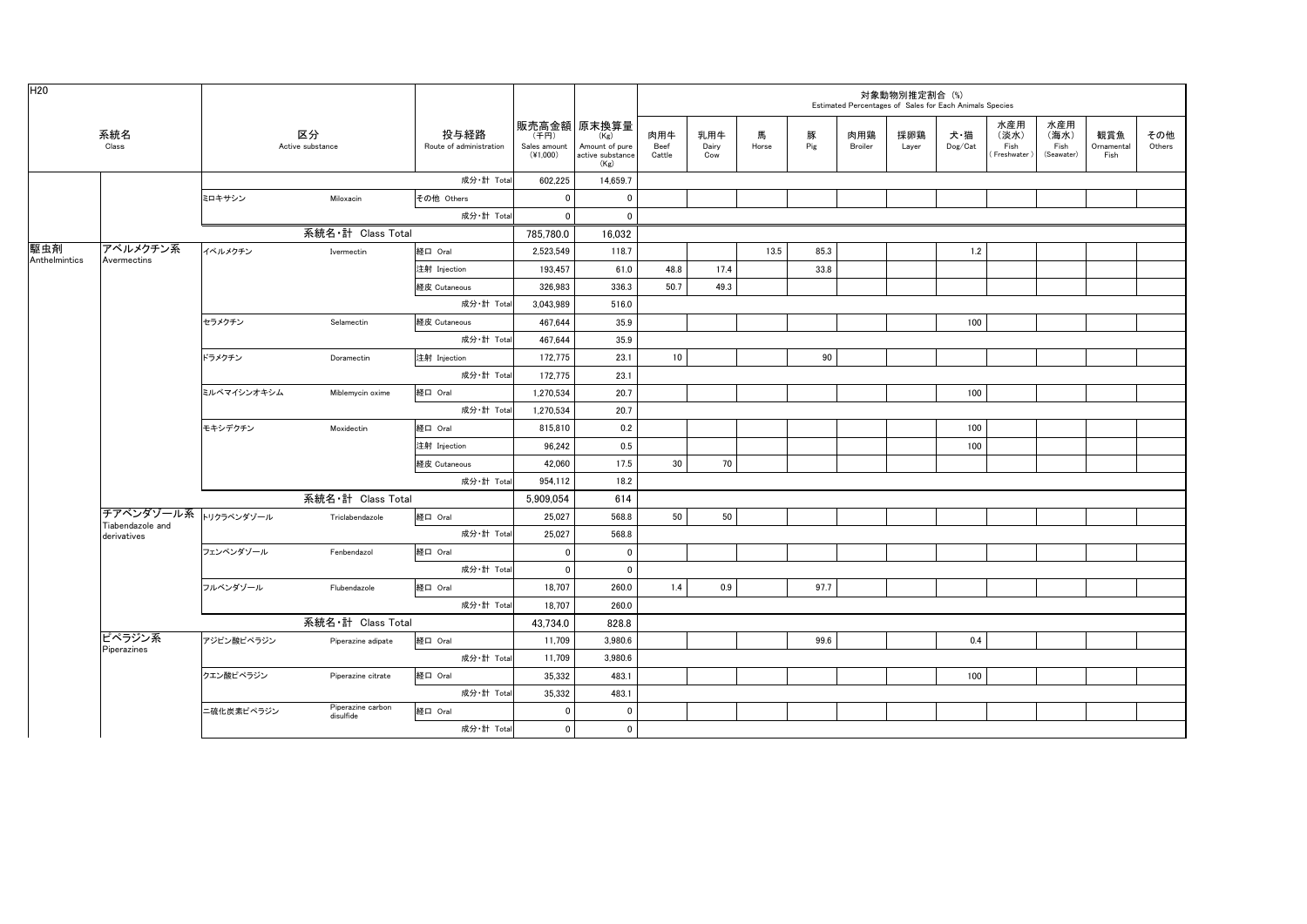| H <sub>20</sub> |                                |                        |                               |                                 |                                    |                                                                   |                       |                     |            |          | Estimated Percentages of Sales for Each Animals Species | 対象動物別推定割合 (%) |                |                                     |                                   |                           |               |
|-----------------|--------------------------------|------------------------|-------------------------------|---------------------------------|------------------------------------|-------------------------------------------------------------------|-----------------------|---------------------|------------|----------|---------------------------------------------------------|---------------|----------------|-------------------------------------|-----------------------------------|---------------------------|---------------|
|                 | 系統名<br>Class                   | 区分<br>Active substance |                               | 投与経路<br>Route of administration | (千円)<br>Sales amount<br>$(*1,000)$ | 販売高金額 原末換算量<br>(Kg)<br>Amount of pure<br>active substance<br>(Kg) | 肉用牛<br>Beef<br>Cattle | 乳用牛<br>Dairy<br>Cow | 馬<br>Horse | 豚<br>Pig | 肉用鶏<br>Broiler                                          | 採卵鶏<br>Layer  | 犬・猫<br>Dog/Cat | 水産用<br>(淡水)<br>Fish<br>(Freshwater) | 水産用<br>(海水)<br>Fish<br>(Seawater) | 観賞魚<br>Ornamental<br>Fish | その他<br>Others |
|                 |                                | リン酸ピペラジン               | Piperazine phosphate          | 経口 Oral                         | 1,676                              | 51.3                                                              |                       |                     |            |          |                                                         |               |                |                                     |                                   |                           | 100           |
|                 |                                |                        |                               | 成分·計 Total                      | 1,676                              | 51.3                                                              |                       |                     |            |          |                                                         |               |                |                                     |                                   |                           |               |
|                 |                                | 硫酸ピペラジン                | Piperazine sulfate            | 経口 Oral                         | $\mathbf{0}$                       | $\mathbf{0}$                                                      |                       |                     |            |          |                                                         |               |                |                                     |                                   |                           |               |
|                 |                                |                        |                               | 成分·計 Total                      | $\overline{0}$                     | 0                                                                 |                       |                     |            |          |                                                         |               |                |                                     |                                   |                           |               |
|                 |                                |                        | 系統名·計 Class Total             |                                 | 48,717.0                           | 4,515                                                             |                       |                     |            |          |                                                         |               |                |                                     |                                   |                           |               |
|                 | その他の駆虫剤<br>Other Anthelmintics | エモデプシド                 | Emodepside                    | 経口 Oral                         | 21,533                             | 0.8                                                               |                       |                     |            |          |                                                         |               | 100            |                                     |                                   |                           |               |
|                 |                                |                        |                               | 成分·計 Total                      | 21,533                             | 0.8                                                               |                       |                     |            |          |                                                         |               |                |                                     |                                   |                           |               |
|                 |                                | 塩酸レバミゾール               | Levamisole HCI                | 経口 Oral                         | 16,803                             | 164.6                                                             |                       | 18.2                |            | 57.5     | 12.2                                                    | 12.2          |                |                                     |                                   |                           |               |
|                 |                                |                        |                               | 成分·計 Total                      | 16,803                             | 164.6                                                             |                       |                     |            |          |                                                         |               |                |                                     |                                   |                           |               |
|                 |                                | レバミゾール                 | Levamisole                    | 経皮 Cutaneous                    | $\mathbf{0}$                       | $\overline{\mathbf{0}}$                                           |                       |                     |            |          |                                                         |               |                |                                     |                                   |                           |               |
|                 |                                |                        |                               | 成分·計 Total                      | $\overline{\mathbf{0}}$            | $\overline{\mathbf{0}}$                                           |                       |                     |            |          |                                                         |               |                |                                     |                                   |                           |               |
|                 |                                | オキシクロザニド               | Oxyclozanide                  | 注射 Injection                    | $\overline{\mathbf{0}}$            | $\overline{\mathbf{0}}$                                           |                       |                     |            |          |                                                         |               |                |                                     |                                   |                           |               |
|                 |                                |                        |                               | 成分·計 Total                      | $\overline{\mathbf{0}}$            | $\overline{\mathbf{0}}$                                           |                       |                     |            |          |                                                         |               |                |                                     |                                   |                           |               |
|                 |                                | カマラ                    | Kamala                        | 経口 Oral                         | 1,365                              | 4.1                                                               |                       |                     |            |          |                                                         |               | 100            |                                     |                                   |                           |               |
|                 |                                |                        |                               | 成分·計 Total                      | 1,365                              | 4.1                                                               |                       |                     |            |          |                                                         |               |                |                                     |                                   |                           |               |
|                 |                                | クエン酸ジエチルカルバマジン         | Diethylcarbamazine<br>citrate | 経口 Oral                         | $\overline{\mathbf{0}}$            | $\overline{\mathbf{0}}$                                           |                       |                     |            |          |                                                         |               |                |                                     |                                   |                           |               |
|                 |                                |                        |                               | 成分·計 Total                      | $\overline{\mathbf{0}}$            | $\overline{0}$                                                    |                       |                     |            |          |                                                         |               |                |                                     |                                   |                           |               |
|                 |                                | サントニン                  | Santonin                      | 経口 Oral                         | 28,238                             | 15.7                                                              |                       |                     |            |          |                                                         |               | 100            |                                     |                                   |                           |               |
|                 |                                |                        |                               | 成分·計 Total                      | 28,238                             | 15.7                                                              |                       |                     |            |          |                                                         |               |                |                                     |                                   |                           |               |
|                 |                                | ジソフェノール                | Disophenol                    | 注射 Injection                    | $\mathbf 0$                        | $\mathbf 0$                                                       |                       |                     |            |          |                                                         |               |                |                                     |                                   |                           |               |
|                 |                                |                        |                               | 成分·計 Total                      | $\overline{\mathbf{0}}$            | $\overline{\mathbf{0}}$                                           |                       |                     |            |          |                                                         |               |                |                                     |                                   |                           |               |
|                 |                                | 酒石酸モランテル               | Morantel tartrate             | 経口 Oral                         | $\mathbf 0$                        | $\overline{\mathbf{0}}$                                           |                       |                     |            |          |                                                         |               |                |                                     |                                   |                           |               |
|                 |                                |                        |                               | 成分·計 Total                      | $\mathbf 0$                        | $\mathbf 0$                                                       |                       |                     |            |          |                                                         |               |                |                                     |                                   |                           |               |
|                 |                                | トリブロムサラン               | Tribromsalan                  | 経口 Oral                         | $\overline{\mathbf{0}}$            | $\mathbf 0$                                                       |                       |                     |            |          |                                                         |               |                |                                     |                                   |                           |               |
|                 |                                |                        |                               | 成分·計 Total                      | $\overline{\mathbf{0}}$            | $\overline{\mathbf{0}}$                                           |                       |                     |            |          |                                                         |               |                |                                     |                                   |                           |               |
|                 |                                | パモ酸ピランテル               | Pyrantel pamoate              | 経口 Oral                         | 1,992,802                          | 2,995.6                                                           |                       |                     | 9.0        |          |                                                         |               | 91.0           |                                     |                                   |                           |               |
|                 |                                |                        |                               | 成分·計 Total                      | 1,992,802                          | 2,995.6                                                           |                       |                     |            |          |                                                         |               |                |                                     |                                   |                           |               |
|                 |                                | ビチオノール                 | Bithionol                     | 経口 Oral                         | 28,165                             | 80.7                                                              | 10                    |                     | 90         |          |                                                         |               |                |                                     |                                   |                           |               |
|                 |                                |                        |                               | 成分·計 Total                      | 28,165                             | 80.7                                                              |                       |                     |            |          |                                                         |               |                |                                     |                                   |                           |               |
|                 |                                | フェノチアジン                | Phenithizine                  | 経口 Oral                         | 1,676                              | 147.1                                                             |                       |                     |            |          |                                                         |               |                |                                     |                                   |                           | 100           |
|                 |                                |                        |                               | 成分·計 Total                      | 1,676                              | 147.1                                                             |                       |                     |            |          |                                                         |               |                |                                     |                                   |                           |               |
|                 |                                | フェバンテル                 | Febantel                      | 経口 Oral                         | 132,168                            | 1,073.6                                                           |                       |                     |            |          |                                                         |               | 4.1            |                                     | 95.9                              |                           |               |
|                 |                                |                        |                               | 成分·計 Total                      | 132,168                            | 1,073.6                                                           |                       |                     |            |          |                                                         |               |                |                                     |                                   |                           |               |
|                 |                                | プラジクアンテル               | Praziquantel                  | 経口 Oral                         | 335,877                            | 4,635.6                                                           |                       |                     | 0.6        |          |                                                         |               | 0.1            |                                     | 99.3                              |                           |               |
|                 |                                |                        |                               | 注射 Injection                    | 25,278                             | 2.4                                                               |                       |                     |            |          |                                                         |               | 100            |                                     |                                   |                           |               |
|                 |                                |                        |                               | 経皮 Cutaneous                    | 21.533                             | 3.3                                                               |                       |                     |            |          |                                                         |               | 100            |                                     |                                   |                           |               |
|                 |                                |                        |                               | 成分·計 Total                      | 382,688                            | 4,641.2                                                           |                       |                     |            |          |                                                         |               |                |                                     |                                   |                           |               |